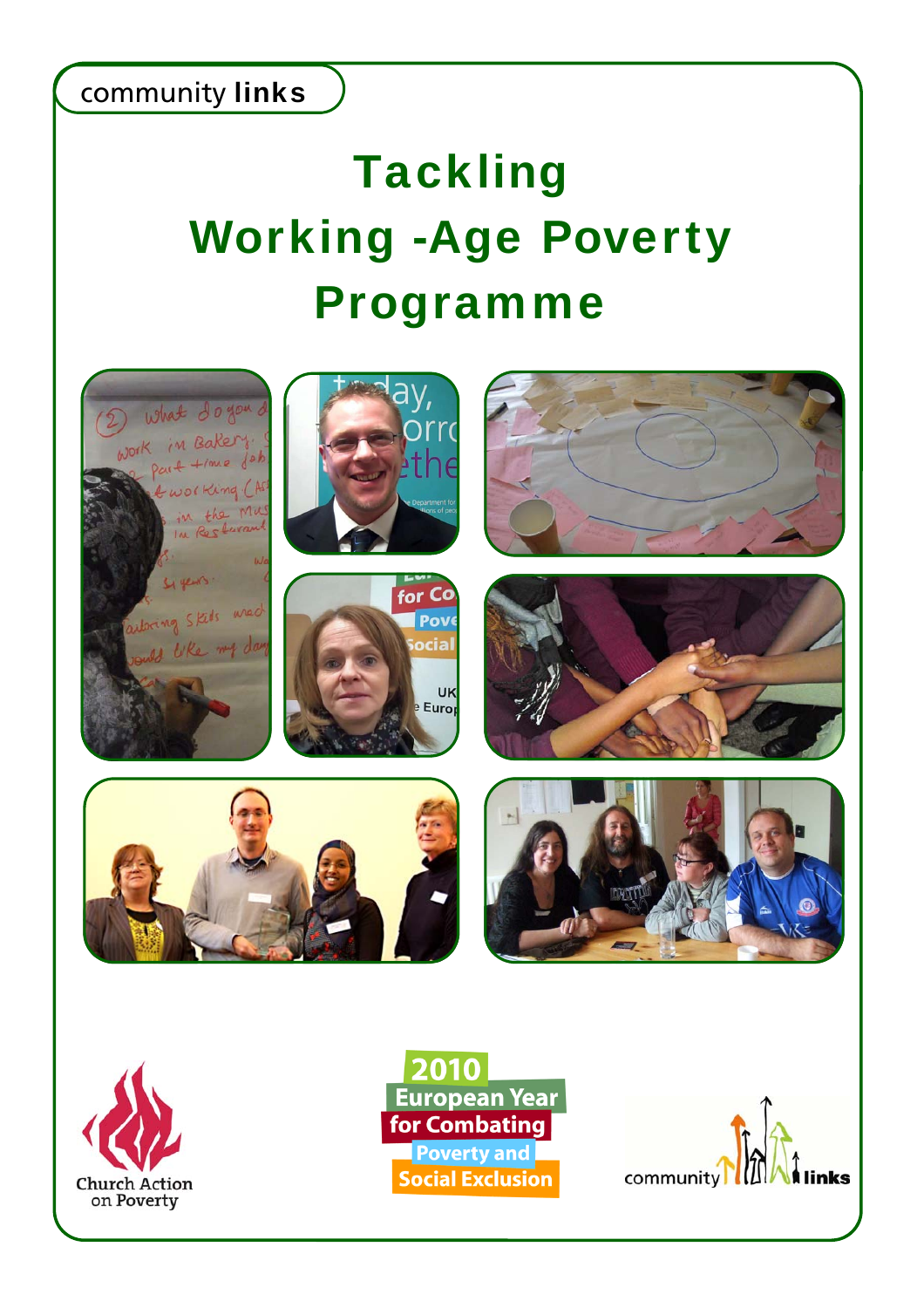# **Project Staff**

Staff at Community Links, Church Action on Poverty and all staff in our partner organisations were admirably led by Gary Blake, EY2010 Project Coordinator, Community Links.

#### **Acknowledgements**

Thank you to the European Commission and Department for Work and Pensions for generously supporting this work.

Thank you to Church Action on Poverty and our devolved countries partners: Oxfam Cymru, Northern Ireland Anti Poverty Network (NIAPN) and The Poverty Alliance (Scotland).

Thank you to our other partners including the 36 community organisations who were involved in delivering the listening events, Anti-Poverty Network Cymru, Church Urban Fund, London Voluntary Sector Training Consortium (LVSTC), Joseph Rowntree Foundation and Trade Union Congress (TUC).

And finally to the many local people who took part throughout the course of the year. We are very grateful and proud to have worked alongside you.

# Community **Links**

Our purpose is to champion social change. We pioneer new ideas and new ways of working locally and share the learning nationally with practitioners and policy makers. As a result, we are recognized as national leaders in regeneration and social policy.

© Community Links 2011

All rights reserved. No part of this publication may be reproduced, stored in a retrieval system or transmitted in any form, or by any means (electronic, mechanical or otherwise) without the advance consent, in writing, of both the copyright owner and the publisher. However, brief passages may be reproduced for non-commercial or training purposes provided the source is acknowledged and the publisher is informed



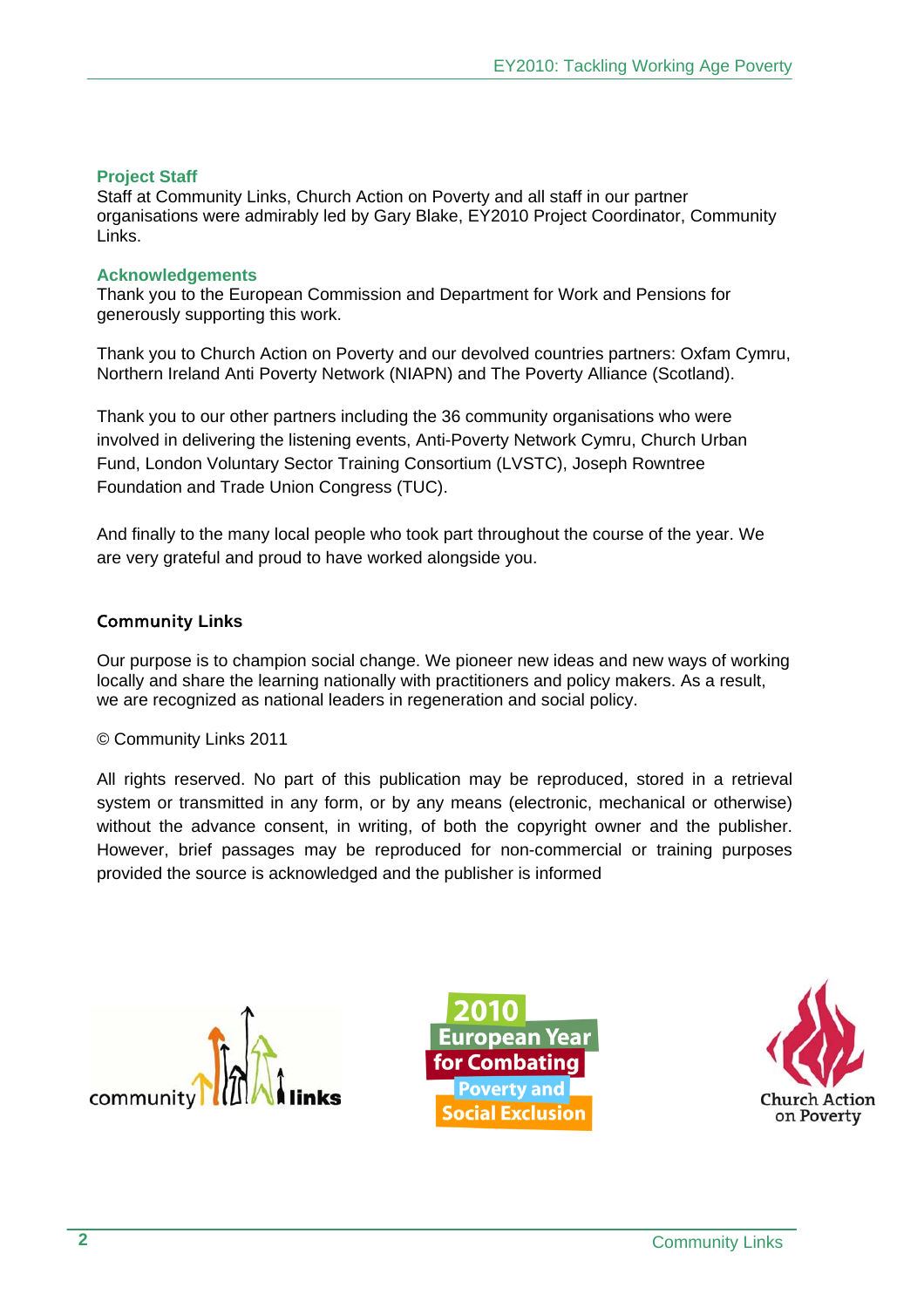# **Contents**

Page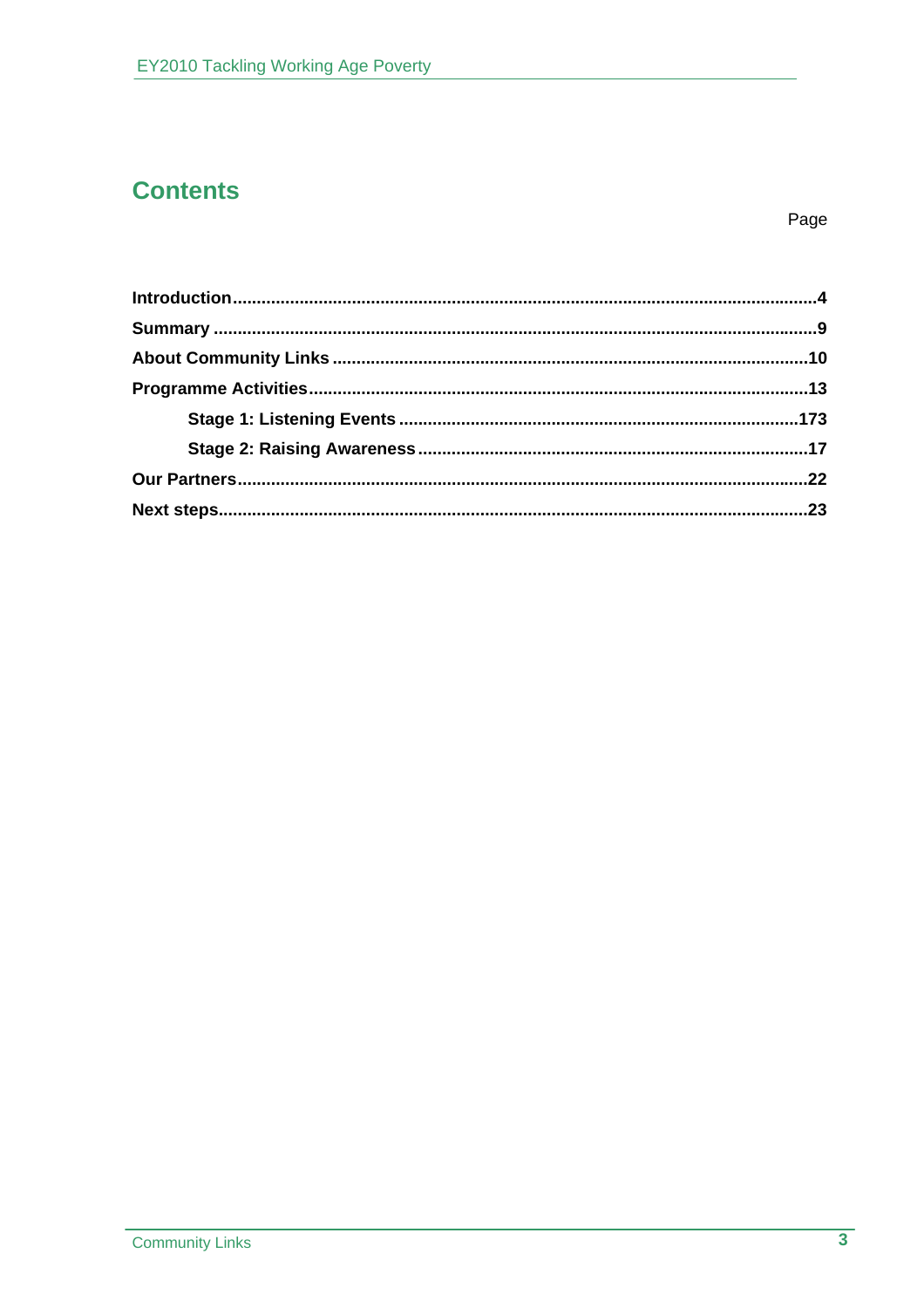# **Introduction**

# **More than just a Launch, Lunch and a Logo**

*Community Links experience of 2010, the European Year of Combating Poverty and Social Exclusion* 

#### **Aaron Barbour Head of Links UK**

There is a general consensus in the charity sector that a special "Year" (or a "Week") dedicated to a cause probably won't change things very much. A cynical view says that they are little more than a 'launch, lunch and a logo' and to a degree this is right. They might be a helpful reminder of the issue, encourage some people to get involved or put their hand in their pockets, but mostly we just pass on by.

We didn't want our contribution to the European Year Combating Poverty and Social Exclusion (EY2010) to be tokenistic or a waste of the input. Our work programme for the Year was realistic in what we wanted to achieve. Not the eradication of poverty but raising awareness about the issues, by actively involving people experiencing poverty to voice their experiences and identify solutions. This approached emerges from the values we hold and they ways in which we and our partners already deliver our work.

Working-Age Poverty was one of four national themed programmes of the Year. We very much wanted to deliver this programme in our way, on our terms – from the ground up and involving service users. The DWP respected this and required minimal reporting back, for which we are thankful. This is the approach we've taken over the last 35 years, and we will continue to advocate for it to be used by government departments and other organisations when they next do a special "Year".

#### **Values**

# *"Values are the beginning, the means and the end"*

Community Links, Living Values, 2006 Community Links believes values are important. Values shape what the organisation does and the way the organisation does it  $-$  how it manages, how decisions are made, the manner in which people work.

Community Links founding statement expresses our values:

*"To generate change. To tackle causes not symptoms, find solutions not palliatives. To recognise that we need to give as well as to receive and to appreciate that those*  who experience a problem understand it best. To act local but think global, teach *but never stop learning. To distinguish between the diversity that enriches society and the inequalities that diminish it. To grow – but all to build a network not an empire. To be driven by dreams, judged on delivery. To never do things for people but to guide and support, to train and enable, to simply inspire".*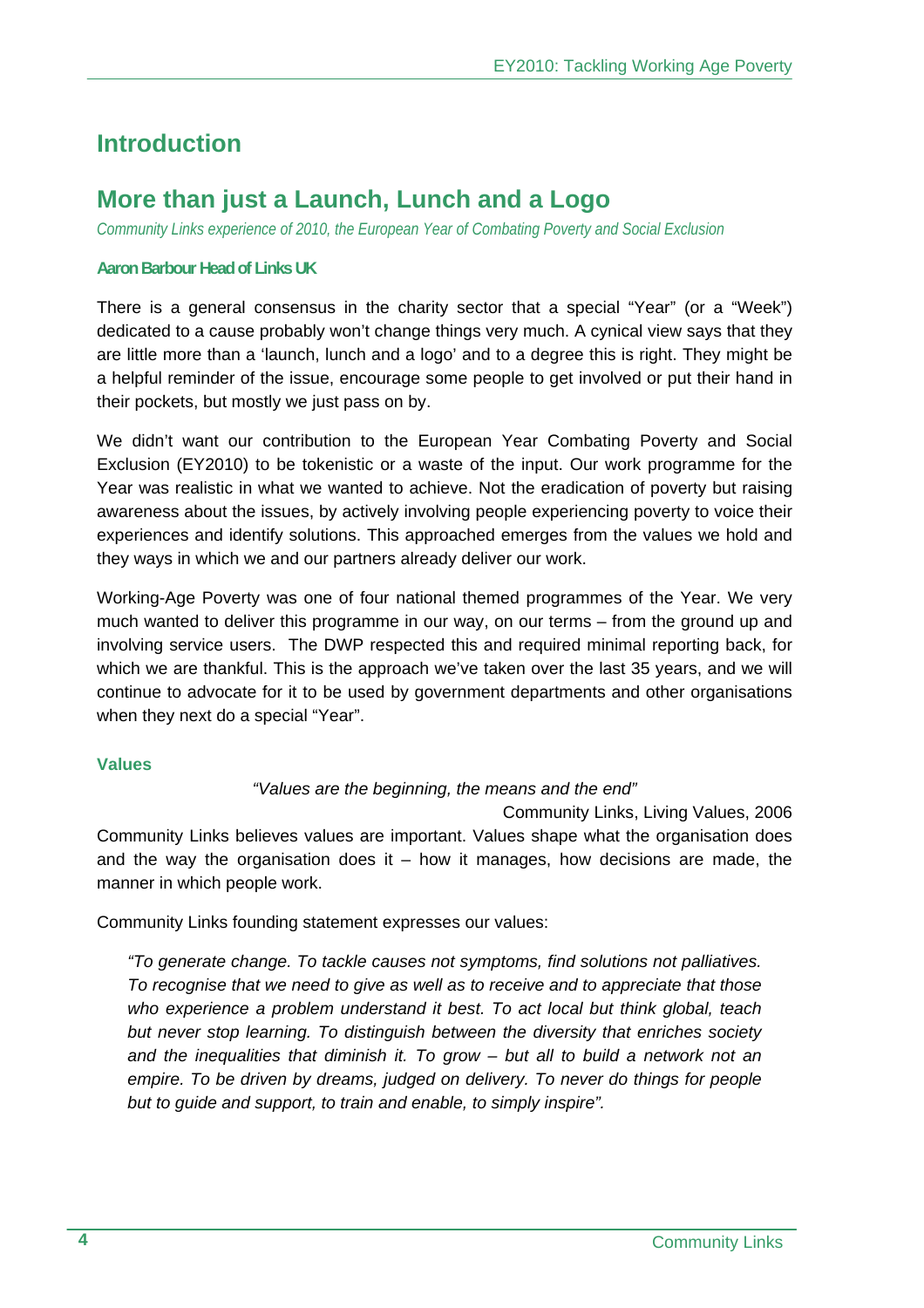We worked with partners who share our values. Church Action on Poverty, Oxfam and others who became our partners throughout the year, in part, because we share a similar ethos and approach to our work:

**1. Empowering people**: Increasing people's control over the decisions that affect their lives, by encouraging people to take the initiative, self- and mutual-help and foster action that is led by people's needs*.* 

An important focus of the Year was to engage with people of working-age who had direct experience of poverty. One of Community Links' founding statements is to never do things for people but to guide and support, so putting local people at the heart of their own change. The programme was successful in engaging 1,199 participants, involving them and valuing them as active participants. *"Lots of opportunities to participate rather than just listen."*  (Participant at the Welsh Dialogue Meeting) *"It was very interactive, open to participation." (*Participant at London Dialogue Meeting)

We developed a four-stage programme for the Year. This combined with our training and communication activities, enabled people to get involved and contribute through the listening events, dialogue meetings, policy meetings and legacy. Many participants commented on how they had not been involved like this before and welcomed the opportunity to express and share their views and listen to others. Through this process participants' levels of confidence grew, and this experience has encouraged many people to participate in future debates and opportunities. Many of the ideas developed throughout the Year are being further developed by local people and local community organisations in 2011, independently of Community Links and its partners.

Our experience of working with local organisations and devolved partners was generally positive. There were different levels of involvement and capacity. Some were used to this way and structure of working. Others were coming to the Year fresh. It helped that our Programme Co-ordinator had 20 years of experience of frontline community development work. He could relate to many of their issues, and they to him, as well as offering appropriate and practical support. This reflects the Voluntary and Community sector, and added to the richness of the Year.

**2. Pursing equality**: *Ensuring everyone has equal opportunity to achieve their potential.*  EY2010 helped build the knowledge, skills and capacity of individuals, as well as that of many of the organisations we worked with. Through running the listening events many organisations learnt new skills in how to involve their users, participate in meaningful consultation methods and to encourage and promote collective and individual action. *"We*  have never run an event like this before, but after doing this listening event we now have *the skills and confidence to do similar events in the future*." (Co-ordinator of a small community organisation in the Midlands)

We offered facilitation support throughout the Year. For example, we provided the tools (how to… facilitate a workshop training), materials (fact sheets about poverty to inform discussions at the listening events; and Action Packs - guides about running such events); and financial support, through a small bursary fund, to enable people to travel to the listening events. Organisations liked this type of practical support. In addition our Co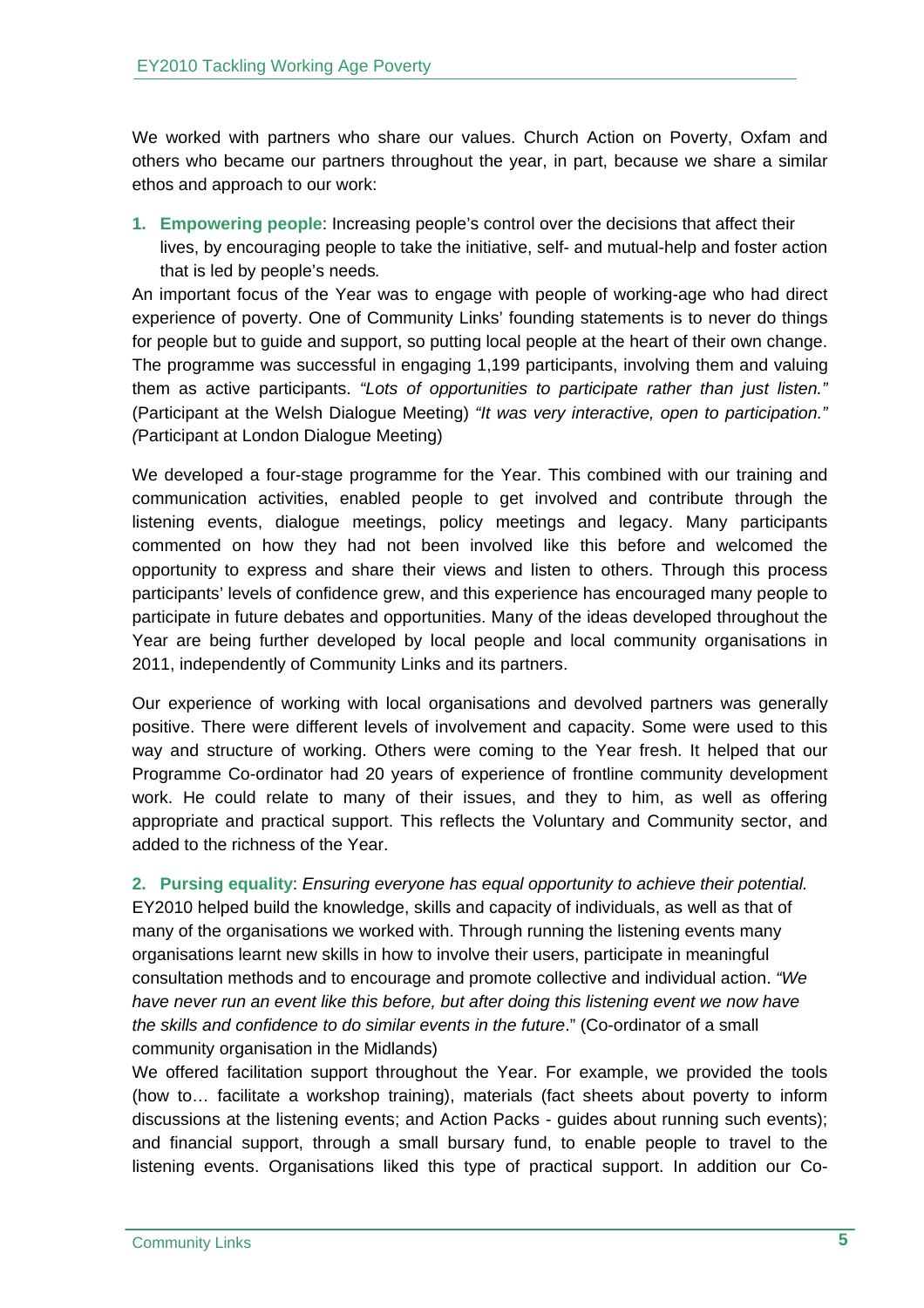ordinator and relevant team members were always available over the phone, via email or in person to offer advice and support. A facilitator from a listening event in London said: *"The information sheets and quiz helped to engage participants and began a mini-discussion, as it highlighted people's lack of knowledge on working age poverty and working rights".* Another noted that *"It was very good because it helped people talk about their experiences or those they knew who are in poverty. I especially enjoyed the fact that people had varied views on their perceptions of poverty."*

Our training programmes helped individuals and organisations build confidence and learn new skills that they will use in the future. A Community Development Manager from Bristol who attended the Campaigns training course said: *"After this training participants felt that they didn't want to stop once the training had finished. We discussed what we could do next and the group involved in the training decided that they wanted to start up a local campaigns group. We've not had a campaigns group before but early in the New Year we*  will be meeting to discuss and plan some of the local issues the group want to start *campaigns on. The training that we had has provided us with both the skills and confidence needed to do this."*

**3. Transforming lives**: *Changing the conditions that diminish our society by asking questions about the problems and pioneering news ways of solving them.* 

*"The group that took part was made up of 18-30 year olds, an age bracket commonly portrayed as politically and socially apathetic. Discussing working-age poverty with these young people showed how wrong this is. Their responses were impassioned, constructive and rooted in their day-to-day experiences." (Listening event participant from London)* 

*"It was an amazing experience and I'm very thankful for having the opportunity to put across some of my experiences of using Jobcentre Plus. More than that, it was a brilliant time, and I loved meeting some wonderful people and seeing a different perspective on things." (Policy Meeting participant from Neath, Wales)* 

**4. Making voices heard**: S*upporting people to make their voices heard by advocating for themselves and sharing their stories widely.* 

The Year provided several opportunities for people experiencing poverty to speak up and speak out, sharing their stories through the listening events and policy meetings with ministers and civil servants. Their stories were shared more widely through the publications, the media and use of online social media. For example, we published 46 blog posts over the course of the Year, which attracted over 32,000 hits. By using a combination of traditional broadcast and new media we were able to reach many more people than we would have been able to, even as little as three years ago. We used free and easy to use new media and social networking technology like blogs, Twitter, Facebook, YouTube, flickrr to connect and collaborate with people. Building relationships and a loose network enabled us to engage with people very quickly. It takes just a matter of minutes to upload a short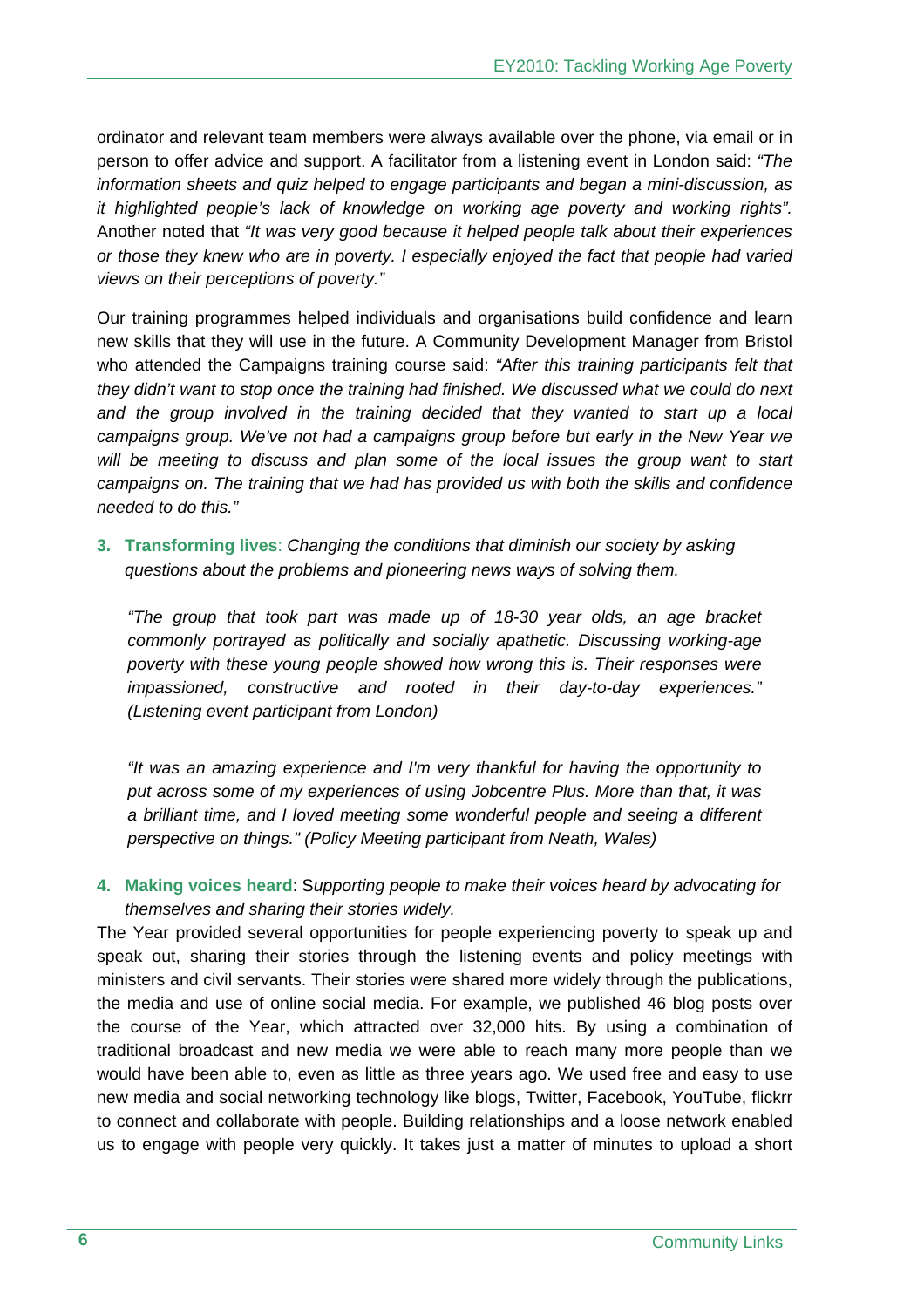video or blog post about an event and then start conversations with people about the issues raised, as well as then engaging with them on other aspects of the Year.

Our Programme Co-ordinator and core staff team were able to support people and organisations building skills and confidence through the training and materials offered. However we had to make our own voice heard in the absence of any nationally or EU-wide co-ordinated communications activity. We felt this was a missed opportunity to raise awareness of EY2010.

Another Community Links project, Chain Reaction, is based on the belief that "we all have the power of our own actions, but that none of us on our own can create social change, not governments, not businesses, not charities. We succeed when we work together". We focused on using EY2010 to help individuals and organisations to connect together, from different sectors and parts of the UK.

Throughout the Year we provided spaces - at 'real-life events' and online - in which people could collaborate with others. *"I most enjoyed meeting others working with the unemployed, sharing practice and experience."* (Public Sector worker at Cardiff Dialogue Meeting) *"I most enjoyed meeting people with direct experience of the issues – very inspiring to see them getting the opportunity to speak out."* (Participant at Manchester Dialogue Meeting) *"I found the workshops very informative to hear views that I would not normally hear or consider."* (Civil servant at a Policy Meeting).

# **5. Doing a good job**: *Inspired by dreams and judged on delivery.*

Community Links and our partners had the necessary organisational infrastructure and experience to deliver this large, national Year. To make it a success we had:

Clearly identified objectives.

- A solid plan.
- A dedicated Co-ordinator, who was able to juggle the day-to-day, whilst keeping an eye on the overall Year and external partners, including reporting to DWP. It helped that our Co-ordinator acted as a single point of contact for the Year.
- Strong project management, including clear allocation of roles and responsibilities across the teams, regular project meetings, plenty of contact in between via phone and email, and formal review sessions.

All of which helped us to engage double the numbers of people and organisations we had originally expected to: 1,199 individuals in total. If we had not had these key ingredients such a wide ranging subject as working-age poverty would have quickly taken us off course.

Together with our partners we were able to make the Year a success in part because we had the financial ability to make it so. It enabled new national and local partnerships to be developed with organisations and individuals coming together to look at issues of workingage poverty. Joint funding from the DWP and European Commission allowed us to recruit a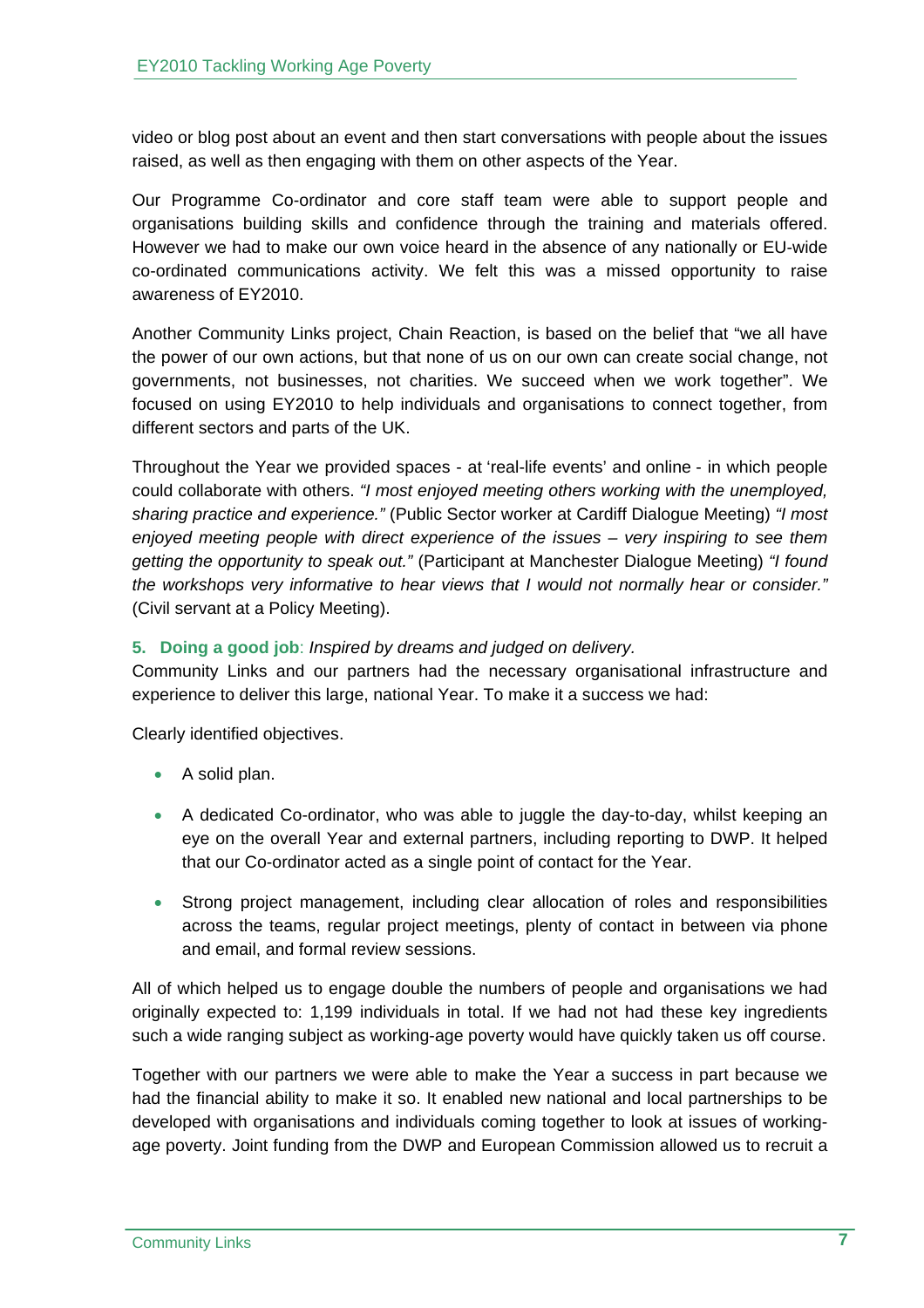Programme Co-ordinator for the Year and fund a small core team to organise and deliver the Year's activity.

We allocated 20% of the budget to ensure that people who experience poverty and community organisations could participate; without this support they would not have been able to join in. Without funding from DWP and EU we could have not afforded to do this. We paid for various expenses: travel, catering, room hire, childcare, translation, stationary and other materials, a small amount of equipment (e.g. camcorders for shortlisted organisations to take part in the Tackling Poverty Awards). The small bits of funding allowed many who normally don't take part in awareness events to do so; and enabled us to work with established organisations, rather than starting up short- lived new organisation based on a special Year.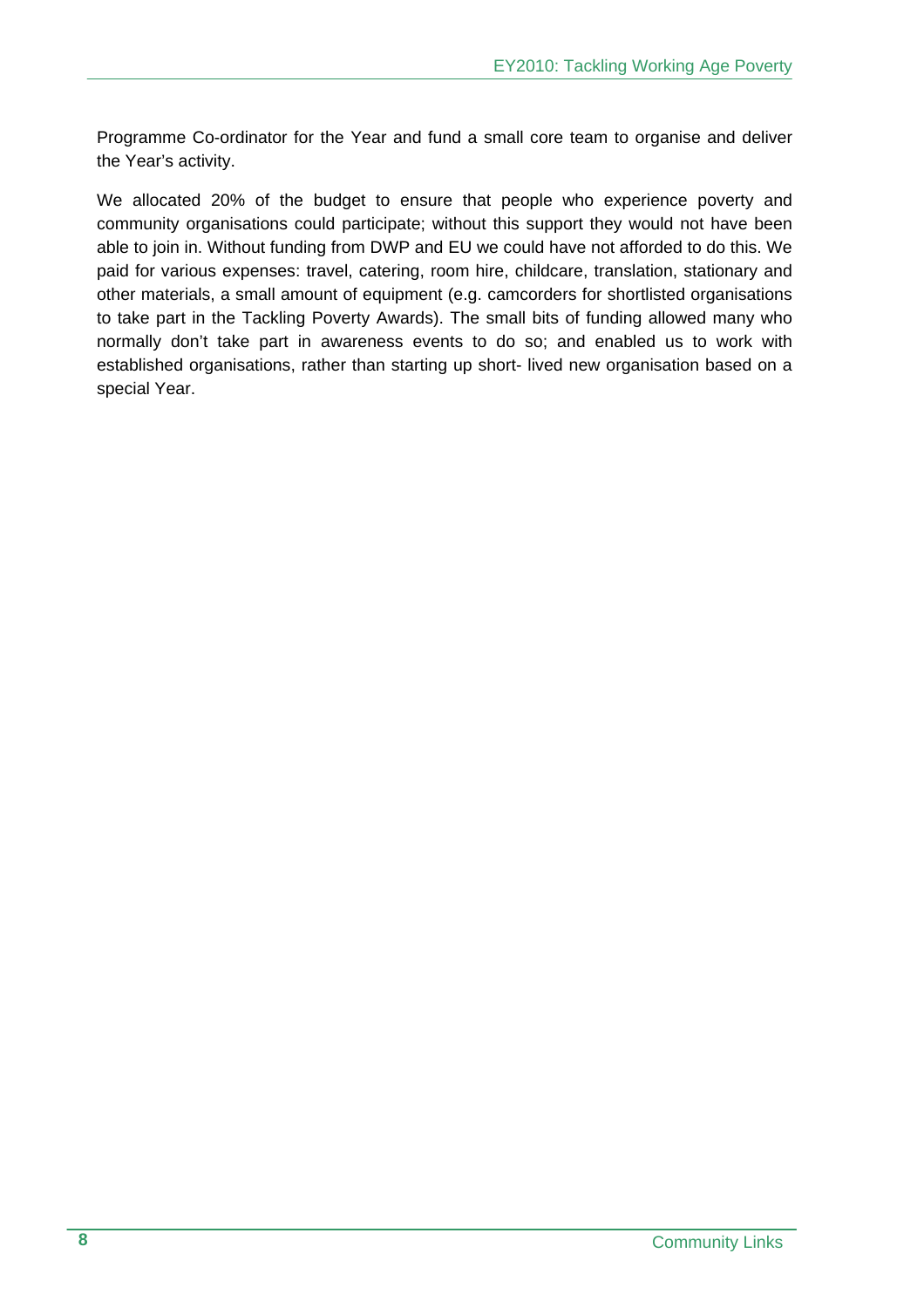# **Summary**

Community Links, in partnership with Church Action on Poverty and partners, was commissioned by the Department for Work and Pensions (DWP) in March 2010 to deliver one of the four national themed programmes – Working-Age Poverty – of the European Year for Combating Poverty and Social Exclusion 2010. This report is a summary of the concluding report.

For more information about Community Links EY2010 programme visit: www.communitylinks.org/our-national-work/eu2010/

# **About the European Year for Combating Poverty and Social Exclusion 2010**

Almost 84 million (17%) Europeans live at risk of poverty. In the UK around 20% of adults live in poverty. This isn't just people on benefits - over half are in families where at least one person works. Many are poor because they can't work, and benefits are not enough to lift them out of poverty. Others can work but can't find a job. And many are in jobs that don't pay enough to raise them out of poverty. For example in 2009, 22% of women were paid less than £7 per hour.

Read our poverty factsheet for more information: www.communitylinks.org/uploads/editor/ey2010%20Factsheet%20(final).pdf

Inspired by its founding principle of solidarity, the European Union joined forces with its Member States to make 2010 the European Year for Combating Poverty and Social Exclusion. The key objectives were to:

- 1. To raise public awareness about these issues; renew the political commitment of the EU and its Member States to combat poverty and social exclusion; and to challenge stereotypes and collective perceptions of poverty.
- 2. To promote and facilitate engagement, to give voice to the concerns of people who have to live with poverty and social exclusion.
- 3. To ensure a lasting legacy.

A series of activities were run by social partners and governments across Europe throughout 2010. For more information visit:

www.2010againstpoverty.eu/homepage.html?langid=en

To promote the year in the UK the Department for Work and Pensions commissioned four thematic programmes and a series of regional events. The four thematic programmes were:

- 1. Child Poverty and Social Exclusion (Save the Children)
- 2. Multiple Deprivation and those who are most at risk of Poverty and Social Exclusion (Mentoring and Befriending Foundation)
- 3. Older People and Poverty and Social Exclusion (Community Service Volunteers (CSV))
- 4. Working-Age Poverty and Social Exclusion (Community Links and partners)

For more information visit: www.dwp.gov.uk/european-year-2010/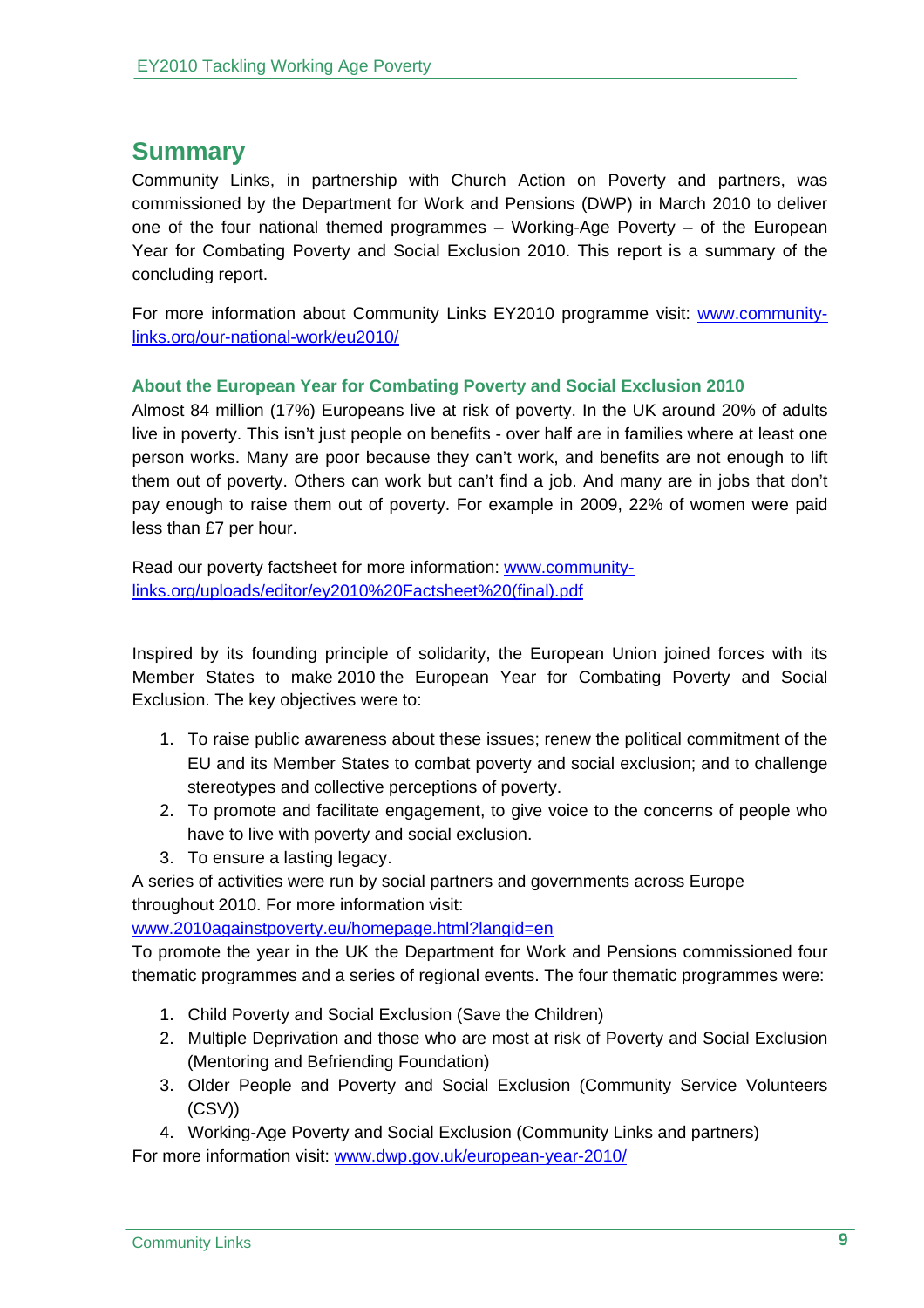# **About Community Links**

Community Links is an innovative charity running a network of over 60 community projects in east London. We work with over 30,000 children, young people and adults each year. Our record of success over 30 years is shared via evidence-based research and policy contributions; training and consultancy programmes; and communications programme including events and practical publications. Our national work seeks to share the local learning across the country to widen the impact of our projects and generate lasting social change.

Community Links, with Church Action on Poverty and its partners (see below), has a participative and inclusive approach to supporting people experiencing disadvantage to build their own ladders out of poverty, be that through practical local services, growing networks, research, communications and campaigns. This ground up approach to working with people was taken throughout the year's work.

# **The 'Tackling Working-Age Poverty' programme**

#### **Objectives**

The objectives for Community Links and its partners were to:

- 1. Uncover the policy issues that keep people poor, and take them to policymakers.
- 2. Identify some of the myths about working-age people in poverty, and develop a programme of work to tackle them.
- 3. Recognise and share examples of good practice in tackling poverty, particularly amongst small local organisations.
- 4. Build the capacity of small organisations to campaign on issues in their local area.

# **Programme activities**

Stage1: The programme established a participative framework within which to engage and guide the activity. The 'Tackling Working-Age Poverty' programme, including a three-stage listening, dialogue and policy meetings, were delivered through a series of grassroots meetings around the UK, to identify and then share some of the issues faced by people living in working-age poverty with policymakers and the wider public.

Stage 2: The programme raised awareness by communicating and promoting our tackling working-age poverty programme by:

- Producing, sharing and transferring practical materials and publications about working-age poverty.
- Delivering a communication and dissemination programme, including engaging the media.
- Organising the Tackling Poverty Awards to recognise projects that tackle workingage poverty.
- Conducting a small piece of research into working-age poverty with the Joseph Rowntree Foundation.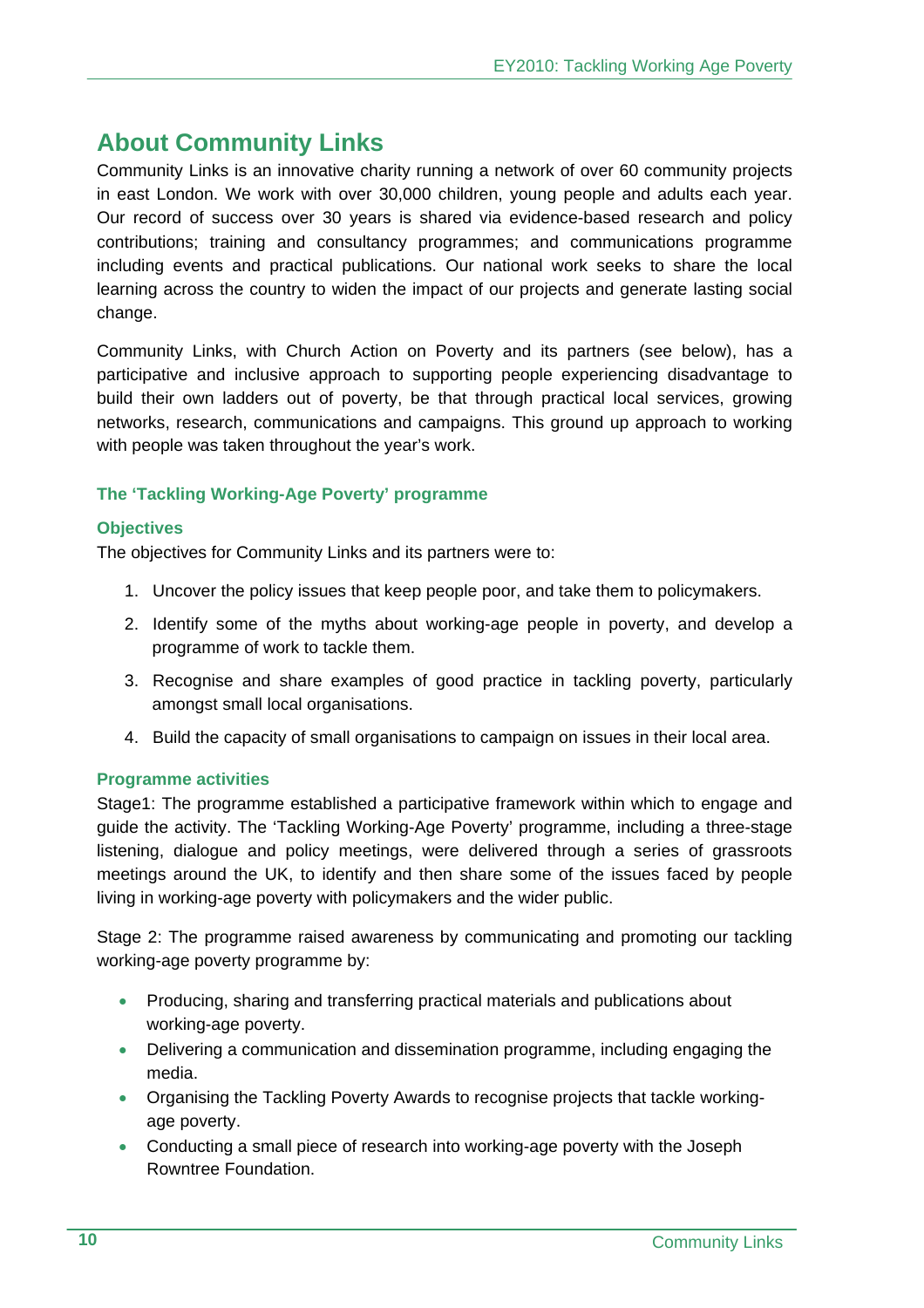#### **Outcomes**

As a result we have

#### **Raised awareness by:**

- Communicating and promoting EY2010; promoting UK strategies to tackle poverty; building a community of interested participants; and enabling people to raise awareness and gain media coverage in their local communities.
- The three types of meetings: self-organised, dialogue and policy, the research, communications work all raised issues and strengthen solidarity, whilst developing solutions, in local communities, government, media, academia and think-tank circles.

#### **Promoted and facilitated engagement:**

- Establishing a framework within which to engage and guide activity, through Community Links future campaigns, and the development of the sustainable livelihoods approach as a method of engagement, analysis, and policy and practice development.
- Using participative approaches. These empowered people by providing the mechanism (online and real-life meetings), tools (how to… guides), skills (training) so enabling people to do things for themselves.

# **Ensured a lasting legacy:**

- Grounding the knowledge, skills and on-going engagement in local communities
- Promoting, sharing and transferring practical materials and examples of good practice
- A community (structure) built through engagement channelled through our networks
- Policymakers more aware of the issues and solutions and connected to more grassroots activities and organisations
- Continuing the work through Community Links future campaigns, and CAP's sustainable livelihoods programme, the wider EY2010 network and EAPN.

# **Taking a participative approach**

An important focus of the programme was to engage with people of working-age who had direct experience of poverty. One of Community Links' founding statements is that people who experience a problem understand it best, so putting local people at the heart of their own change. The programme has been successful in engaging 1,199 participants, in a participatory not a passive way, involving them and valuing them: *"Lots of opportunities to participate rather than just listen."* Participant at the Welsh Dialogue Meeting." *"It was very interactive, open to participation."* Participant at London Dialogue Meeting.

Many participants involved in this programme commented on how they had not been involved like this before and welcomed the opportunity to express their views, share these views and listen to others. Through this process participants' levels of confidence have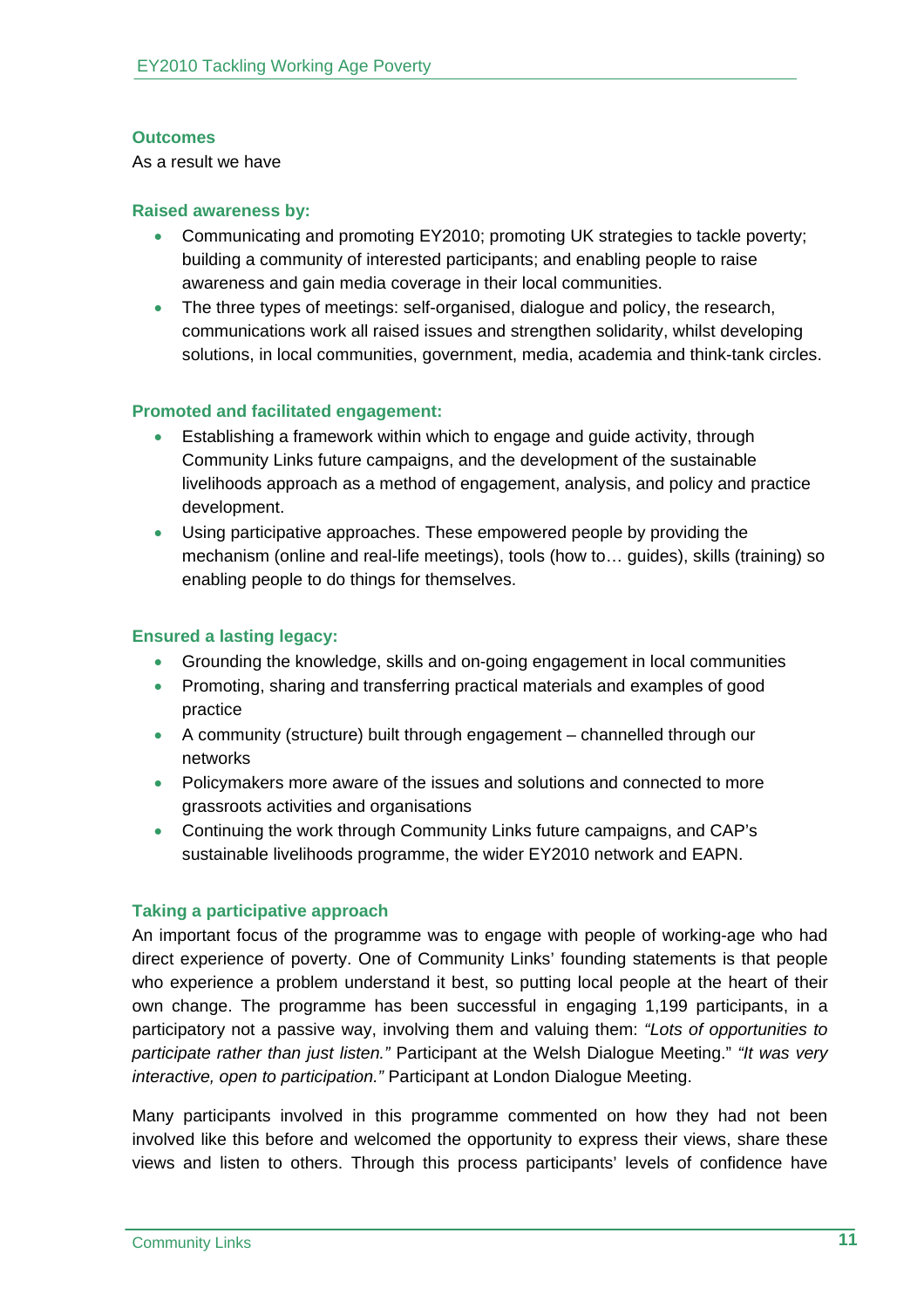grown and this experience will encourage many people to participate in future debates, future opportunities and has encouraged Active Citizenship. *"I would have liked to contribute more but I have never done this before."* Participant at campaigns training course in Bristol.

This project has helped build the knowledge, skills and capacity of individuals, as well as that of many of the organisations it has worked with. Through running listening events many organisations have learnt new skills in how to involve their users, participate in meaningful consultation methods and to encourage and promote collective and individual empowerment. *"We have never run an event like this before, but after doing this Listening Event we now have the skills and confidence to do similar events in the future*." Coordinator of a small community organisation in the Midlands.

While the majority of participants had direct experience of poverty, those participating also included policymakers for example, Members of Parliament; participants from the private sector, for example bankers working at Canary Wharf; Chief Executives of Voluntary Sector Organisations; and users from many different grass root organisations. These users were from a diverse range of organisations, for example organisations working with carers, BME women, people living in rural areas, people dealing with mental illness, young people, single parents, unemployed workers, people for whom English is an additional language, Welsh speakers, the African community, refugees, asylum seekers, homeless people, homeworkers, people of different faiths and former political prisoners.

For more information visit: www.community-links.org/our-national-work/eu2010/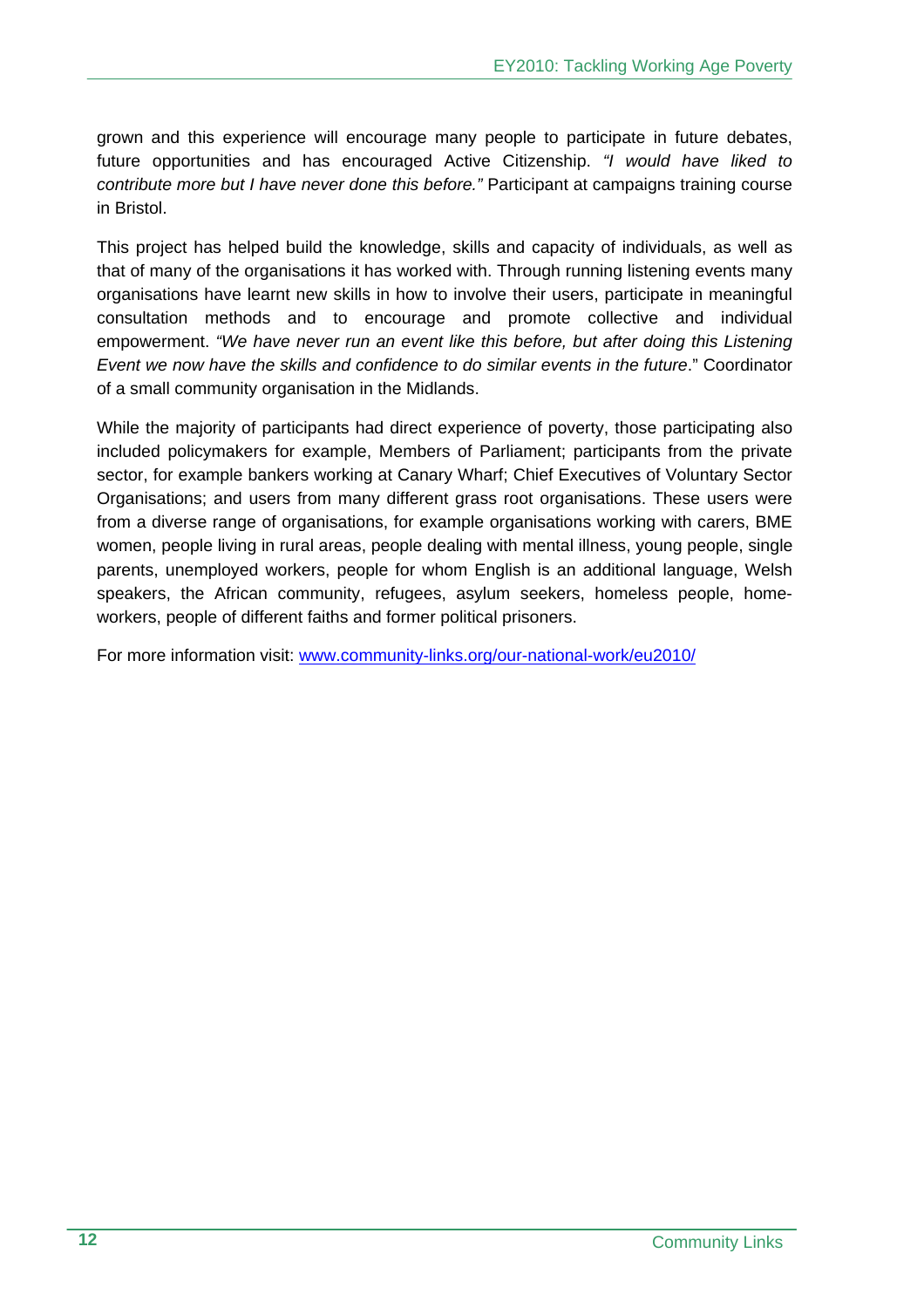# **Programme Activities**

# **Stage 1a: Listening Events (May-September)**

We worked with 36 community organisations around the country to hold "Listening Events", which brought together over 652 people, with approximately 90% of participants having direct experience of poverty, to uncover some of the issues and myths around work and poverty in their area. Many of the organisations involved in these listening events were small grassroots' organisations that often don't get an opportunity to engage in national or European wide projects.

Community Links provided support to organisations in helping them deliver these listening events through a small grants programme, by providing a Listening Event Action Pack, a Tackling Working-Age Poverty booklet and in some instances by providing a facilitator to help in the delivery of the listening events.

The listening events were delivered in a variety of formats, for example, some were delivered in a conference style format, small workshops and discussions groups, and oneto-one interviews with people. While Community Links actively supported these events, it also made a conscious decision that organisations had an important role to play in the process of "Self Organising" these meetings. This was because of the projects' belief that organisations know their clients groups best and hence the best way of engaging with their clients. This project also held the belief that self organisation would encourage sustainability. Enabling organisations to self organise events in the future and be part of the future legacy of EY2010.

*"Most people agreed that talking about something was a help in becoming more positive about their solution."* Listening Event, North Wales

*"The group that took part was made up of 18-30 year olds, an age bracket commonly portrayed as politically and socially apathetic. Discussing working-age poverty with these young people showed how wrong this is. Their responses were impassioned, constructive and rooted in their day-to-day experiences."*  Listening Event, London

*"After initial prompting all attendees participated well. Some who are benefit claimants were not aware of policies that are being put in place by the Government which may have a detrimental effect on their lives. We've learned that we need to be more politicized."* Listening Event South Wales

"*United Problem aired in public."* Listening Event, West Midlands

*"Knowing that I'm not the only one in this situation that there are other people having similar situations."* Listening Event, Derby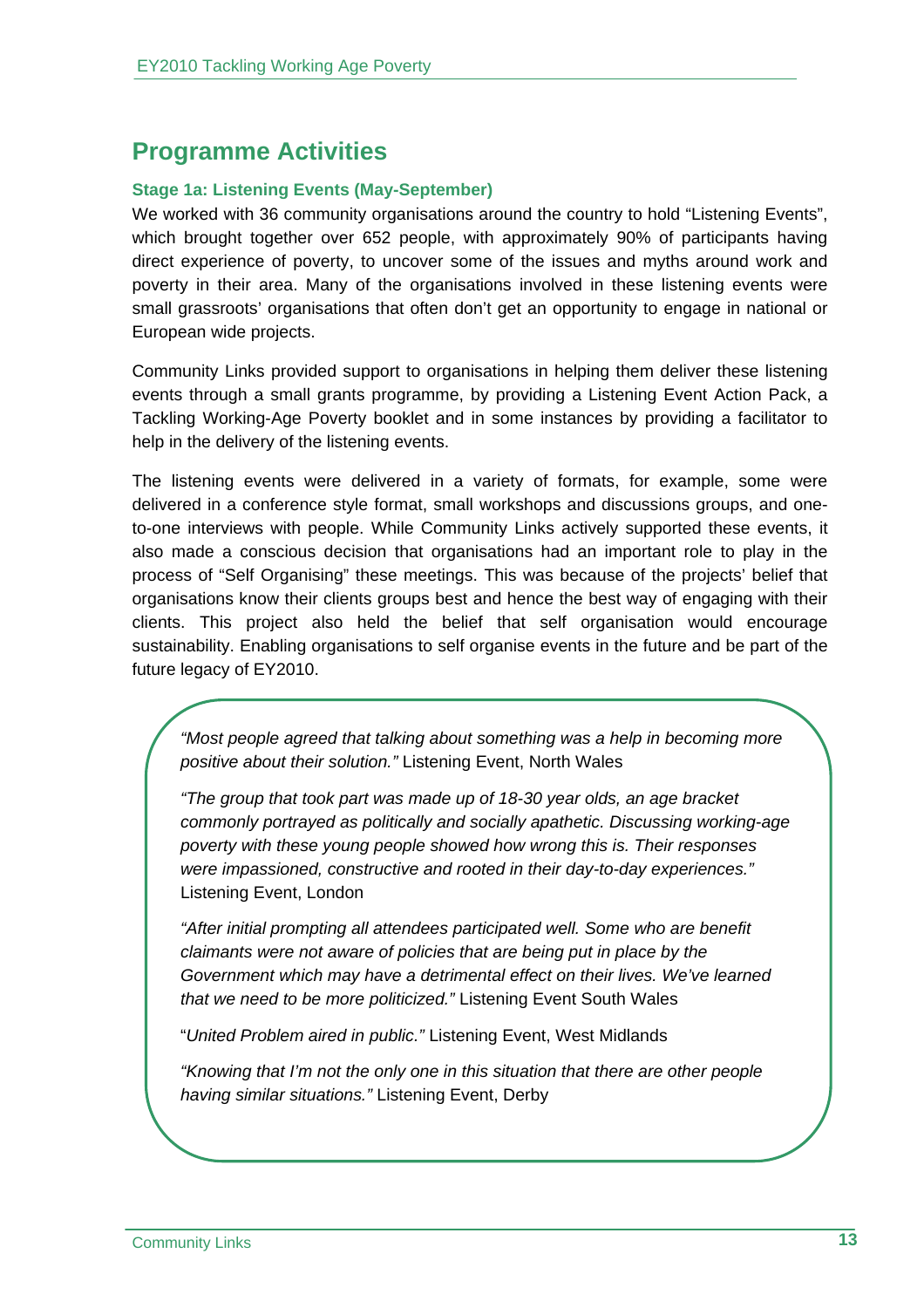A number of themes emerged from the Listening Events in relation to working-age poverty: Jobcentre Plus, welfare reform, childcare, training and education, and myths and stereotypes. A two-page summary of feedback from the listening events can be downloaded here: www.community-links.org/uploads/editor/Summary%20of%20Listening%20events.pdf

#### **Stage 1b: Dialogue Meetings (October / November)**

Five dialogue meetings were then held in Manchester, London, Cardiff, Glasgow and Belfast, with 108 people attending overall. The purpose was to develop a detailed policy response to the three main themes which had arisen from the Listening Events: Jobcentre Plus, Welfare Reform and Myths and Stereotypes.

**Jobcentre Plus:** At many of the listening events participants shared their experiences of using Jobcentre Plus and identified the important role that it plays in getting people of working age out of poverty. Many of the experiences that people had around using Jobcentre Plus were not always positive and the workshops at The Dialogue Meetings were used to discuss and develop suggestions about ways in which it could improve its delivery of services and support could be improved for its customers. Participants that took part in these workshops were people with current/recent experience of using Jobcentres, professionals representing users of Jobcentres and in some workshops people who worked for the Jobcentre and DWP.

**Myths and Stereotypes:** At the listening events discussions arose around the myths and stereotypes about people in situations of poverty and social exclusion. The dialogue meetings developed these discussions and ideas with a specific focus on the way that negative language used by different Governments is harmful to supporting people into work. The workshops looked at the way that "blame" is attached to individuals rather than society as a whole, how language can create an "us" versus "them" divide and how this makes people feel bad and hits people's confidence.

**Welfare Reform:** Many participants taking part in the listening events discussed the urgent need for reform to the benefit system. The dialogue meetings looked at issues raised by the 21<sup>st</sup> Century Welfare Reform Paper including the introduction of a Universal Credit Payment, earnings disregard, work incentives, childcare for working parents and the complexities around the current benefit system.

*"I think being involved in EY2010 has been an excellent experience for my organisation and the people we work with. It has helped start a dialogue with local people about the realities of poverty, both in terms of low wages and out-of-work benefits, as well as the real effects of systematic social exclusion from decisionmaking processes and civic participation."* **A dialogue meeting participant**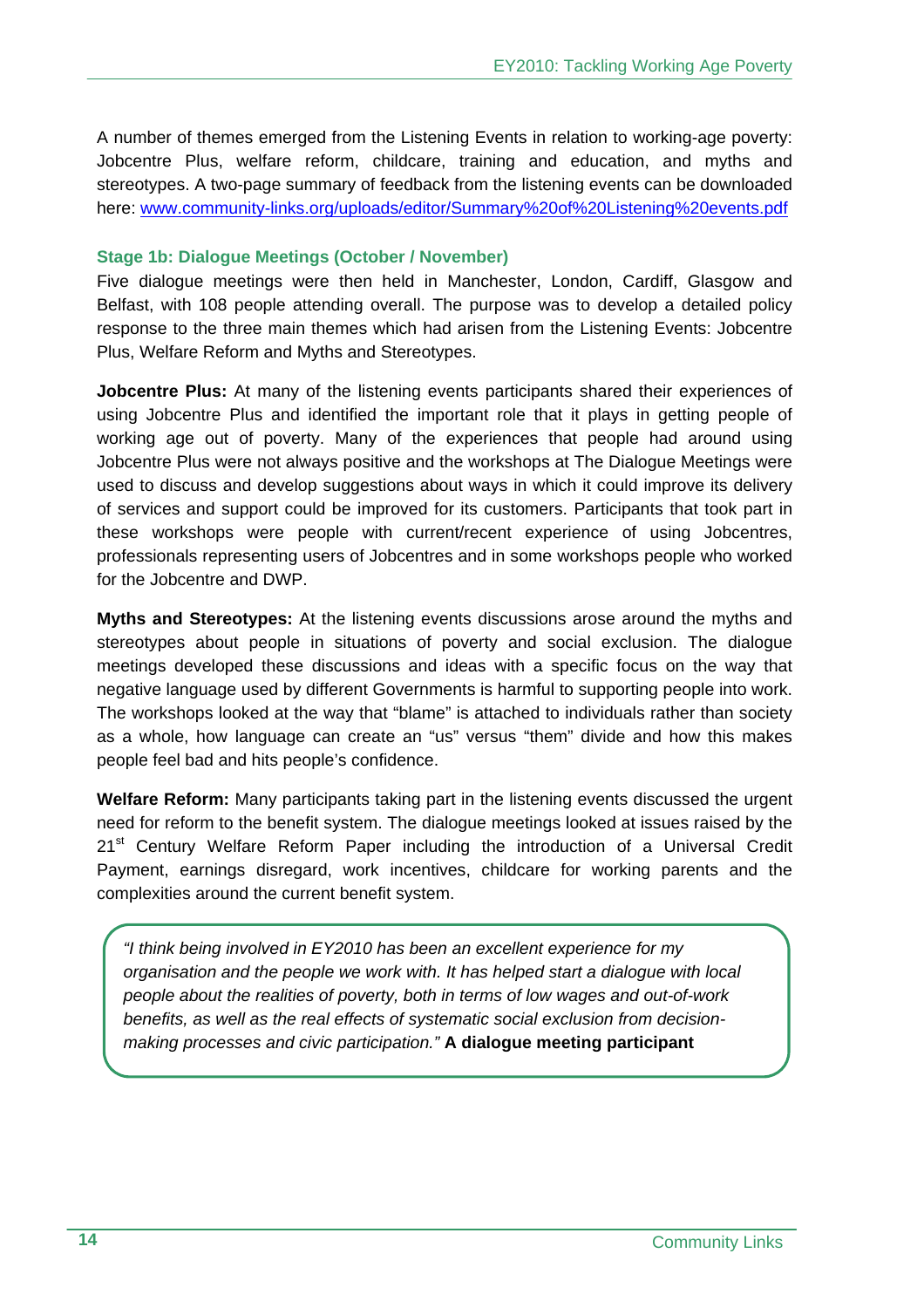#### **Stage 1c: Policy Meetings (September'10 and January'11)**

The year culminated in two policy roundtable meetings with policy-makers and decisionmakers, presenting the findings gathered from the listening events and the policy responses developed in the dialogue meetings; 59 people attended.

#### **Welfare Reform Policy Meeting (21st September)**

This policy meeting involved 47 participants, the majority of who had direct experience of poverty, along with decision-makers from DWP Benefit Strategy Directorate. Through four workshops (simplicity; work incentives/motivations; conditionality/sanctions; and principles behind reform) participants looked in detail at the proposals contained in the DWP's  $21<sup>st</sup>$ Century Welfare' consultation document.

Feedback from this meeting was used in Community Links response to the  $21<sup>st</sup>$  Century Welfare consultation

(visit: www.communitylinks.org/uploads/editor/Community\_Links\_21st\_Century\_Welfare\_response\_FINAL.pdf)

#### **Jobcentre Plus Policy Meeting (24<sup>th</sup> & 25<sup>th</sup> January)**

A delegation of people with current experiences of using Jobcentre Plus had a meeting with DWP Employment Minister, Rt. Hon Chris Grayling MP, to share their experiences and the experiences of others, and to exchange ideas and suggestions about ways in which Jobcentre Plus could improve. Short video clips of participants talking about their experiences can be viewed at: www.community-links.org/linksuk/?p=2318

*"It was an amazing experience and I'm very thankful for having the opportunity to put across some of my experiences of using Job Centre Plus. More than that, it was a brilliant time, and I loved meeting some wonderful people and seeing a different perspective on things. The trip to London was also brilliant!"* Gareth Shovla, Dove Workshop, Neath, 27th January 2011.

*"The opportunity for a local representative to be a part of the policy meeting with Chris Grayling MP was unique and unprecedented, and has already made a huge difference to both Gareth and the case for job seekers per se. It has initiated a process which will hopefully continue with Ministers seeking to engage service users in the design of the actual services. It has invigorated Gareth's personal motivation to make the changes he needs to gain employment, and has given him a role within his community that is much-desired and appreciated."*  Dean Cawsey, Communities First, Neath Wales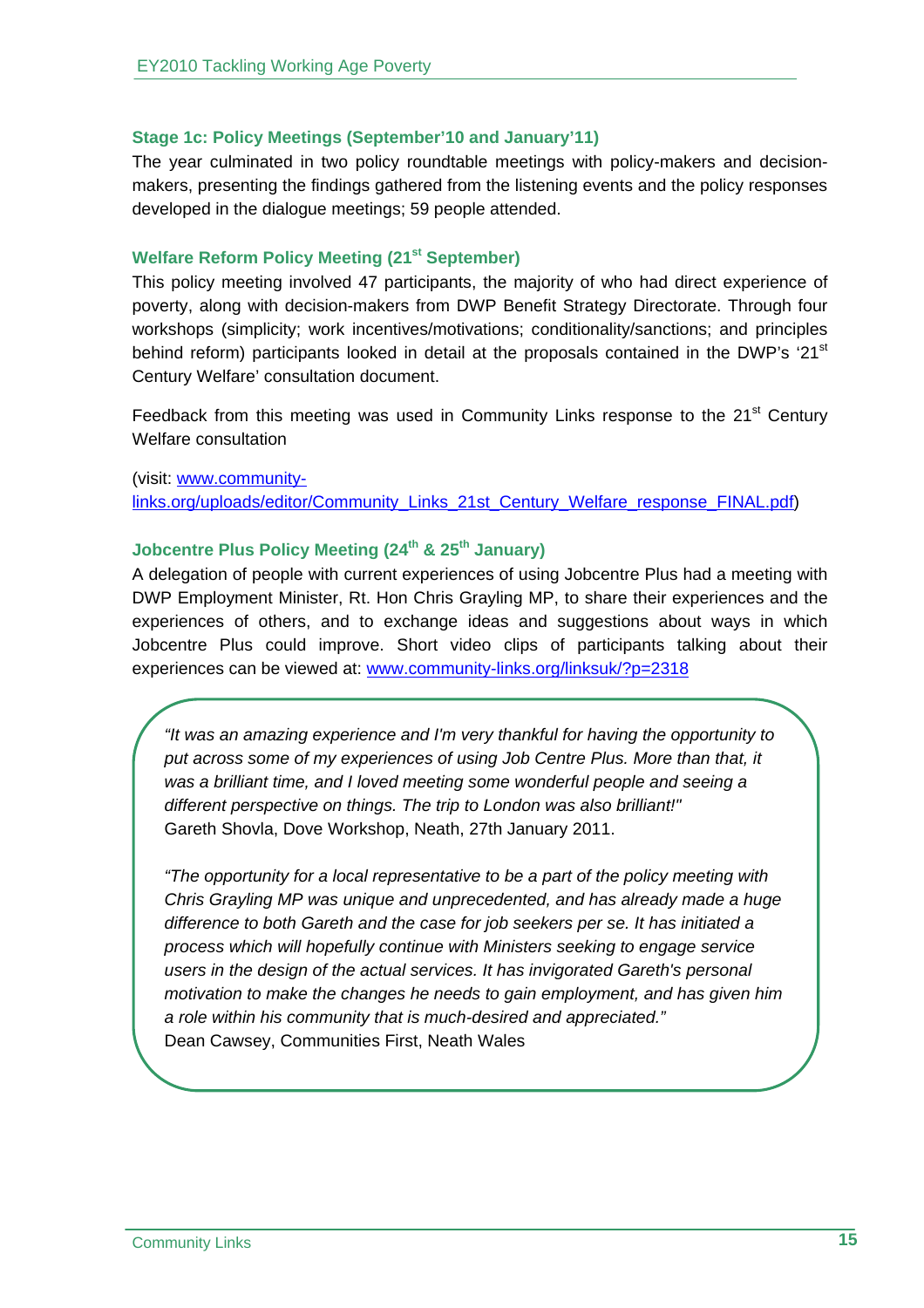#### **Stage 1d: Deliver a training programme**

Training delivered over the course of the year helped individuals and organisations learn new skills that they will use in the future. Two training courses were delivered: Church Action on Poverty led a session on Sustainable Livelihoods in London, and Community Links presented a Campaigning workshop in Bristol; 21 people took part.

*"Participants felt that they didn't want to stop once the training had finished, we discussed what we could do next and the group involved in the training decided that they wanted to start up a local campaigns group. We've not had a campaigns group before but early in the New Year we will be meeting to discuss some of the local issues the group want to start campaigns on. The training that we had has provided us with both the skills and confidence needed to do this."* 

A participant on the Bristol training course

Eight people attending the policy meeting on Jobcentre Plus received one-day's training on public speaking, lobbying and campaigning skills. The five shortlisted organisations for The Tackling Poverty Awards received support and informal training on how to make short films delivered to 20 people.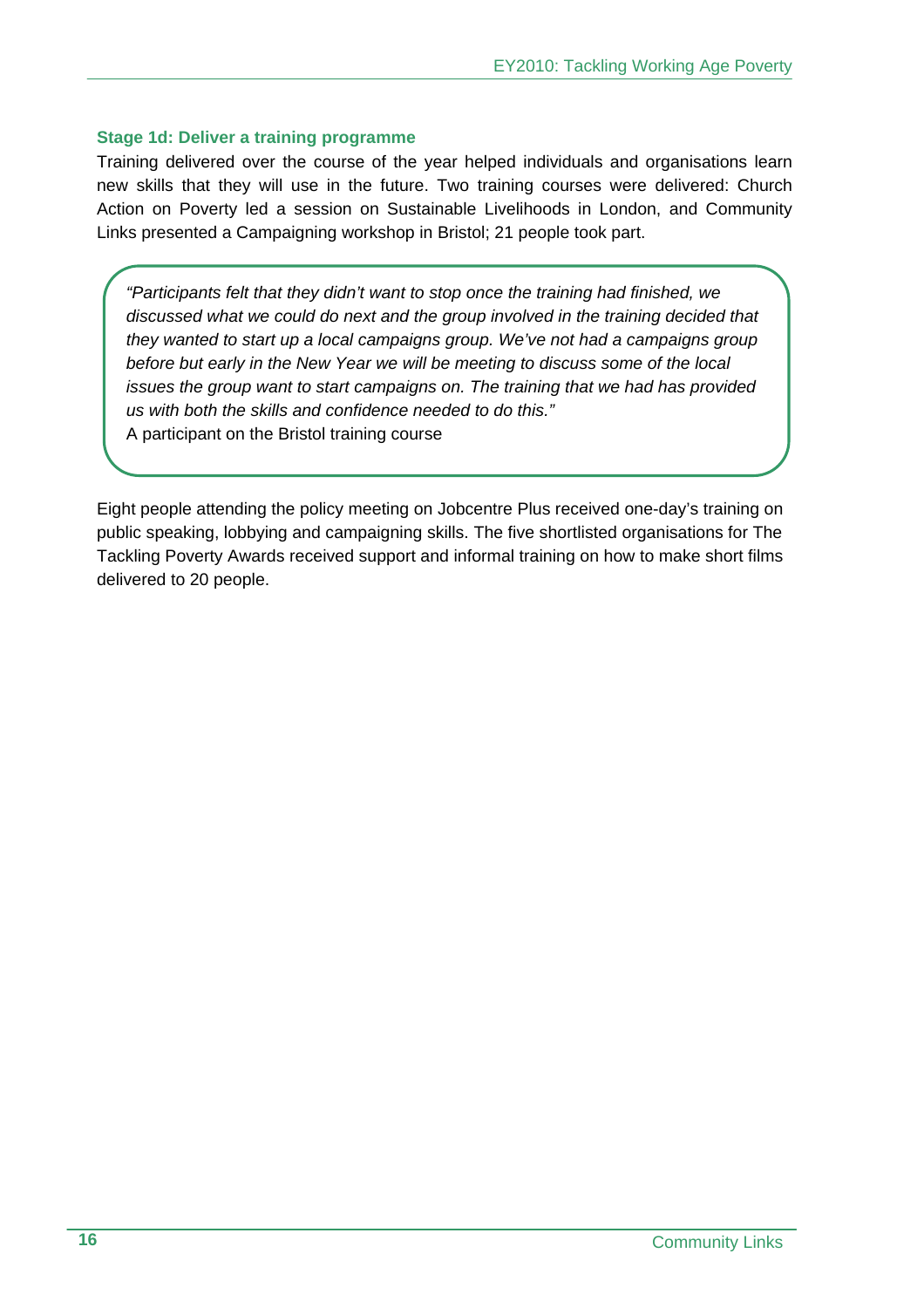# **Stage 2: Raising Awareness**

#### **Stage 2a: Materials (February'10 / January'11)**

Community Links and its partners researched and produced resources in several formats to communicate the messages throughout 2010. Copies can be found at www.communitylinks.org/our-national-work/eu2010/. The materials included:

#### **Tackling Working-Age Poverty, Learning from the Experts**

This publication was a summary of our special series of guest blog posts. The booklet was made available for download at Community Links and Church Action on Poverty EY2010 websites and printed copies were given to all organisations taking part in the UK Listening Events. It featured articles about working-age poverty and case studies highlighting people living with the consequences of poverty.

#### **2010 Local Listening Campaign Action Pack**

This publication was produced to support organisations in delivering EY2010 listening events. It includes examples of how to organise events, suggested different formats for events and advice on facilitating events. It also included monitoring sheets for organisations to record the number of participants and feedback sheets to record the main discussion topics from the events.

# **Working Age Poverty –** *A factsheet to support: local Listening Campaigns*

This four page factsheet was developed to support organisations at their listening events. It included factual information about UK working-age poverty in an accessible format. Contents include a definition of poverty and a list of resources available to further research information about working-age poverty. It was also available for download through the EY2010 websites.

#### **Working-Age Poverty – What are the issues?**

This two-sided publication listed some of the main issues that were discussed at the listening events*; Job Centres, Welfare Reform, Childcare, Education and Training, Myths and Stereotypes and other Common Themes*. It was available for download through the EY2010 Websites and was distributed at 'The Spark in the Park' event (Oct'10), and to participants at the five dialogue meetings and sent to organisations and participants involved in the listening events.

**Feedback Sheets** *– Jobcentres, Barriers in getting out of Poverty, Welfare Reform, Myths, Misperceptions and Stereotypes about people living on benefits and/or in poverty, Parents and Childcare, and Education and Trainin*g. These sheets were produced to supplement the '*What are the Issues?'* publication. They contained more detail about the discussions from the listening events. They were sent out to organisations and individuals, and distributed at the dialogue meetings.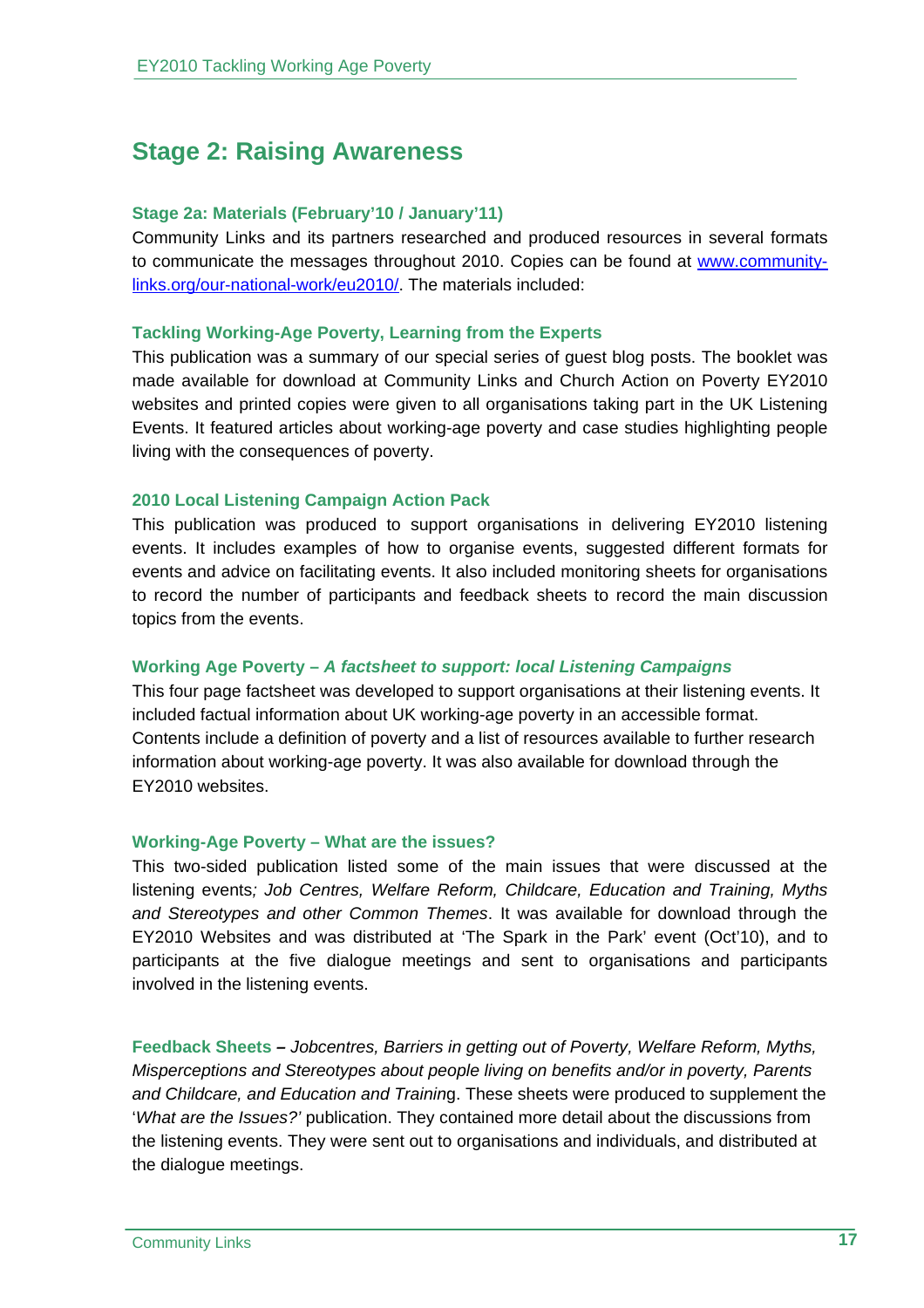# **Tackling Poverty – Community-led projects tackling working-age poverty and social exclusion.**

This publication featured 16 different community organisations from across the UK who are working to support people dealing with issues around working-age poverty. It was produced to showcase some of the succesful work that voluntary and community sector organisations are doing to combat working-age poverty and included information about EY2010. A short print-run of 500 hard copies were produced and distributed to organisations and an enhanced downloadable version linking to online resources and video presentations was made available on the Community Links website.

# **The Tackling Poverty Videos**

Five videos were produced to showcase the work of the organisations shortlisted for The Tackling Poverty Awards. The organisations were trained and supported to tell their own stories using video equipment supplied as prizes for shortlisted projects.

#### **Stage 2b: Communications and Dissemination activity**

Community Links and its partners were able to raise awareness of poverty and social exclusion among the general public through using a variety communication tools, especially our blogs, twitter, posts of videos and engagement in discussion around specific topics. In the absence of any nationally co-ordinated media activity, Community Links and its partners shared its work throughout the year by:

- Hosting dedicated web pages about EY2010 and Tackling Working-Age Poverty. Visit: www.community-links.org/our-national-work/eu2010/ AND www.churchpoverty.org.uk/whatwedo/projects/ey2010/workingagepoverty. These pages included background information about EY2010, feedback from The Listening Events and Dialogue Meetings, Blog pages, the videos made for The Tackling Poverty Awards, photographs, a list of events and activities that were delivered as part of this project and links to other EY2010 websites. Resources including fact sheets, application forms and different publications were available for download.
- Posting 46 posts on Community Links' blog specifically related to EY2010 during the year, (during which 32,409 visitors were attracted to the site).
- Sharing information about EY2010 through Community Links' Facebook page: www.facebook.com/#!/commlinks
- Encouraging other organisations and websites to share our EY2010 activities including:
	- A case study of someone in working-age poverty from Community Links was featured in The Independent, December  $5<sup>th</sup>$  2010: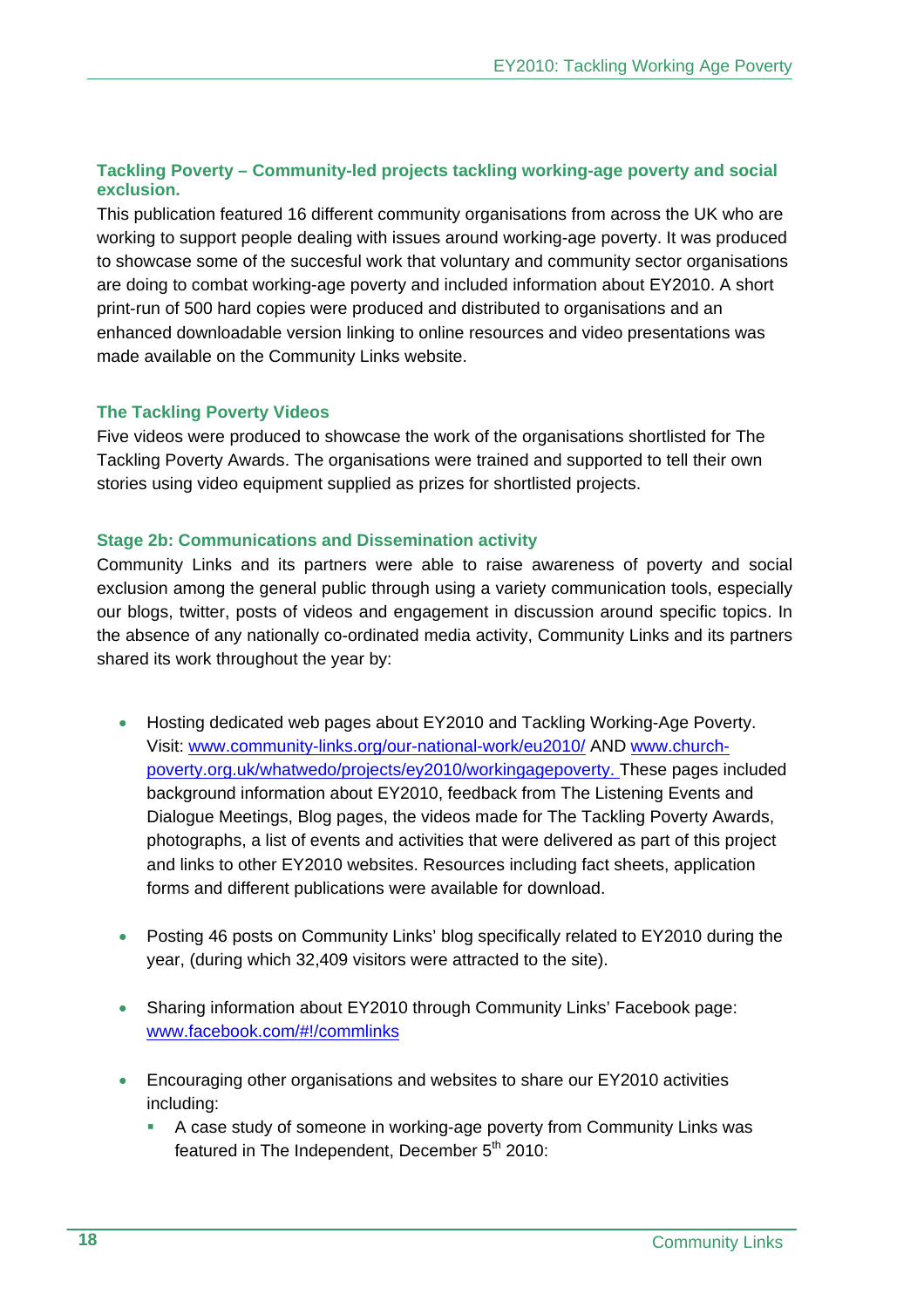www.independent.co.uk/news/uk/home-news/record-levels-of-poverty-amongfamilies-with-wages-2151711.html www.ekklesia.co.uk/node/11527 www.inspiremagazine.org.uk/news.aspx?action=view&id=4314

- A two page article was included in Euroscene, a publication produced by the London Voluntary Sector Training Consortium (LVSTC) about activities and delivered by this project at the Spark in The Park EY2010 day: www.lvstc.org.uk/docs/euroscene56.pdf
- Sharing the five videos made for The Tackling Poverty Awards. These were viewed 512 times during December 2010 – January 2011: www.communitylinks.org/linksuk/?p=2167 AND www.youtube.com/view\_play\_list?p=F614463145DD3303
- Generating media publicity from the Tackling Poverty Awards. The event featured in local newspapers for example, the Newham Recorder on January 5<sup>th</sup> 2011 and The Buxton Advertiser, January 2011. The Awards also featured on different websites including The Welsh Refugee Council: www.welshrefugeecouncil.org/swanseasafrican-community-centre-are-runners-up-in-prestigious-award/ South Wales News: (The Evening Post) www.thisissouthwales.co.uk/news/Centre-runner-awards/article-3077952-detail/article.html The Ealing CVS website www.ealingcvs.org.uk/index.php?nuc=news&item=295&func=view&id=79 High Peaks CVS Website www.highpeakcvs.org.uk/video/SGPCommunityLinks.asp Webwell.org.uk www.webwell.org.uk/Latest-News/Sandwell-Charity-Short-listed-for-Major-National-Award.htm
- Producing a video of the participants who attended the policy meeting with Chris Grayling MP (DWP, Minister for Employment) www.communitylinks.org/linksuk/?p=2318

# **Stage 2c: The Tackling Poverty Awards (June / December)**

Community Links organised a "best practice" award to celebrate the work that different organisations do in supporting and engaging with people dealing with issues around poverty. The award called The Tackling Poverty Award, asked organisations from across the UK to submit a written application form, along with an independent written endorsement about the work that their organisation does.

The organisations were then short listed on the basis that they could evidence:

- 1. Positive engagement with people living in working-age poverty.
- 2. The benefits to those engaged in the project.
- 3. The benefits to the wider community.
- 4. Impact of the project in achieving its goals.
- 5. The potential of the project as a role model for organisations.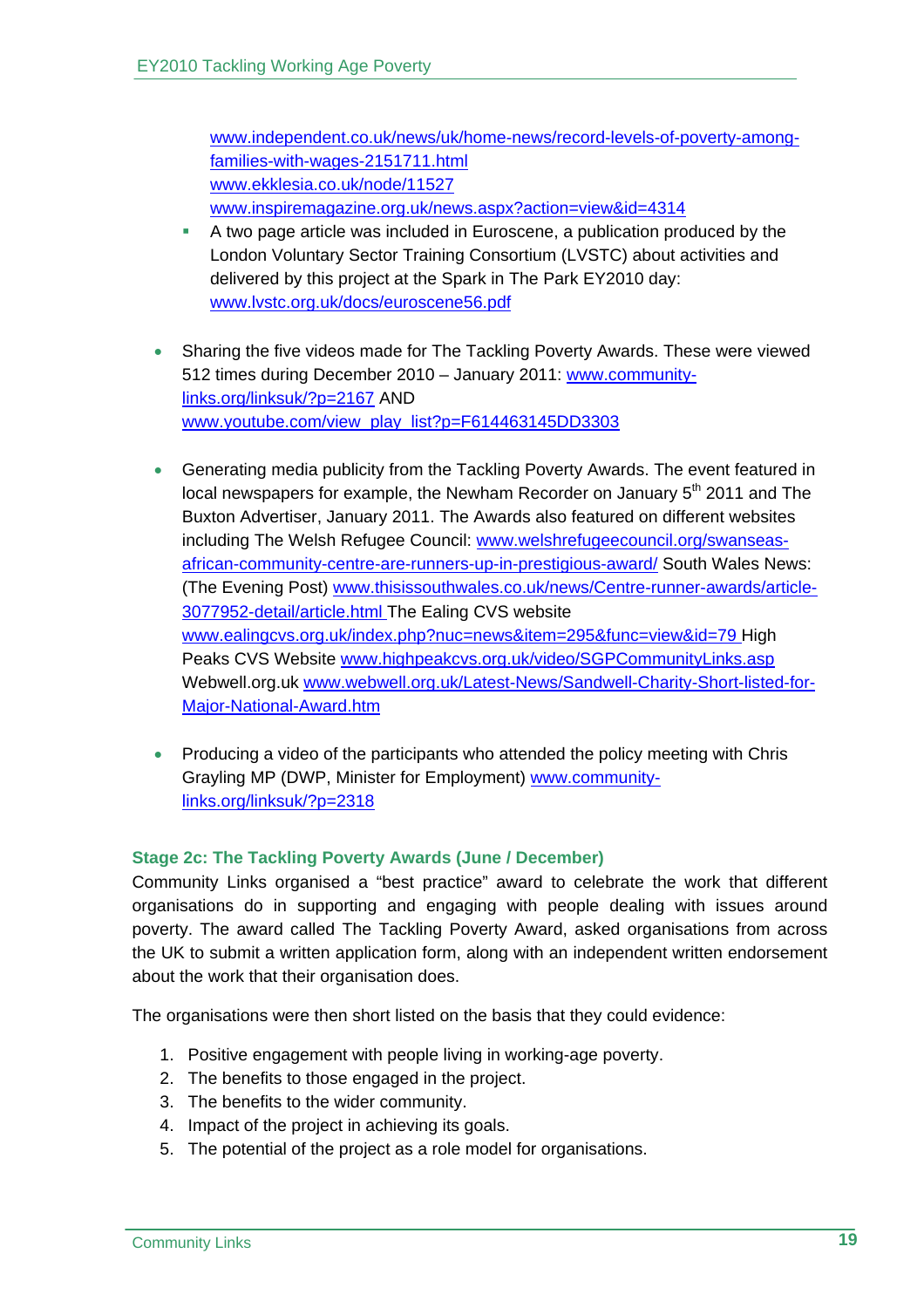To make the awards as interactive as possible the five shortlisted organisations were each asked to make a video to demonstrate the work that their organisations do. A judging panel of four, included David Akinsanya, filmmaker and broadcaster; Kathleen Carter a grassroots poverty campaigner and trustee of Church Action on Poverty; Shadow Minister for employment Stephen Timms, MP; and journalist and broadcaster Polly Toynbee. The panel viewed these videos and scored the organisations according to the above criteria. The films were made available on-line for viewing and were shown at a celebratory awards ceremony at Community Links, London on  $15<sup>th</sup>$  December, with 40 participants representing the five finalists' organisations, where the winners announced. The ceremony was attended by Stephen Timms MP.

One of the shortlisted organisations, High Peaks CVS has used the camera they were awarded to start a course in film making. In February 2011 they worked with former award winning BBC TV reporter and producer Alistair Macdonald to teach film making skills to people who haven't done this before. This free course showed participants how to write a script, film, edit and how to upload their film onto publicly available websites including YouTube.

*"Thanks again for involving us in the event. It has given us a welcome boost at a time when the resources for this type of work are under threat from statutory sector cuts."* High Peaks CVS

*"The whole process was great to be part of, and even before the results were announced we all agreed that the event had been really good."* Ealing CVS

*"I thought the day was exceptional, and very well organised. It was a great way to recognise some of the excellent work happening across the UK, and I found it very beneficial to learn about the different organisations and meet the people involved with them. I also felt that the Community Links headquarters was an inspiring place and absolutely the right venue for the awards to be held in."* Dove Workshop

*"I think you did really well to pull it all together and it helps to feel part of a network of projects. I got some good information from the networking with Ealing in particular which will help our work next year. It was a nice relaxed and welcoming style and useful to have that time to socialise over lunch with other projects. We would be interested to maintain our contact with you. Thanks again for including us."* CARES, Sandwell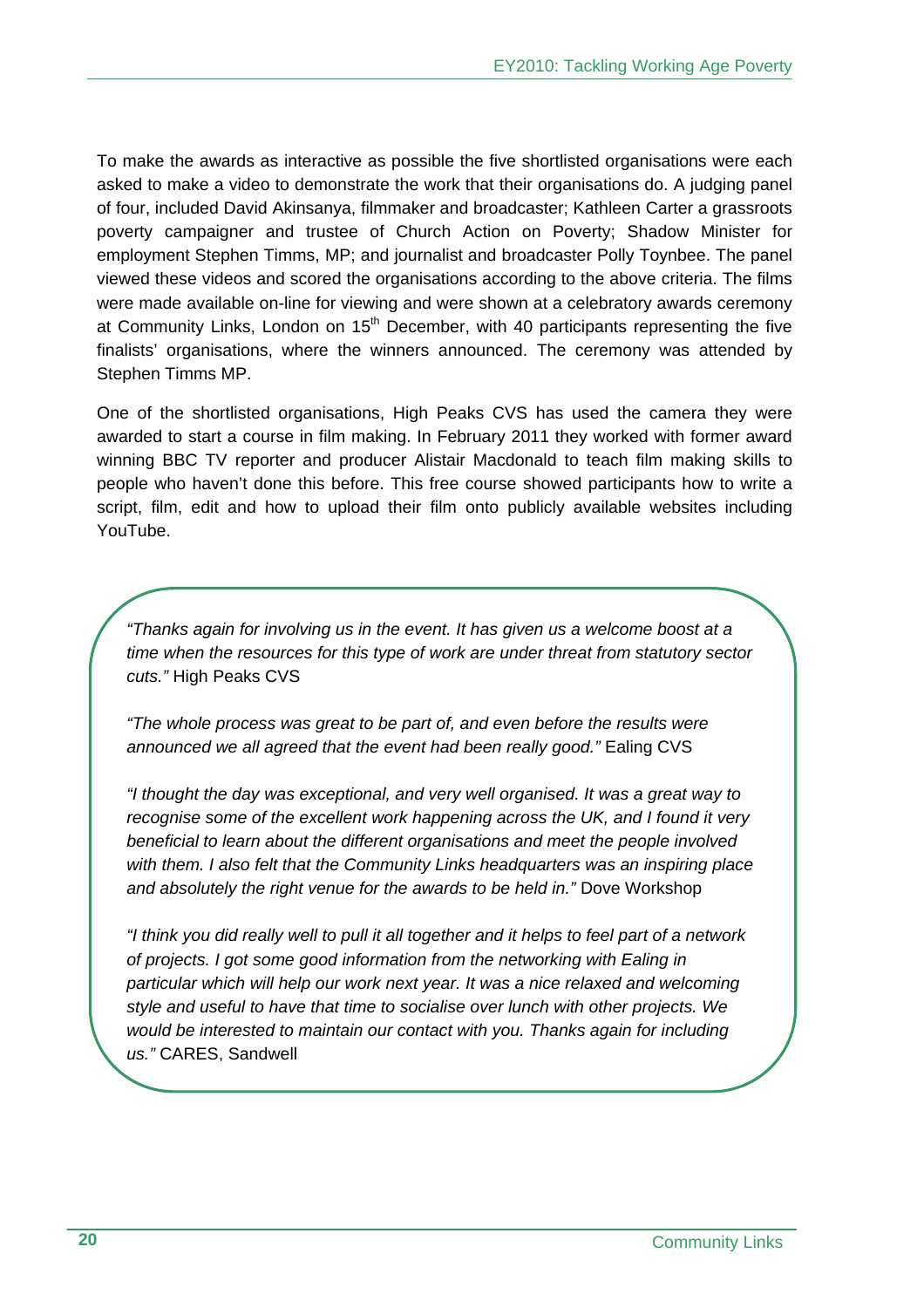#### **Stage 2d: Tackling Poverty publication**

To complement this award a publication '*Tackling Poverty*, *Community-led projects tackling working-age poverty and social exclusion'* was published. It showcased the work of sixteen different organisations and along with The Tackling Poverty Awards they recognised projects that tackle working-age poverty as well as showcasing examples of good work.

#### **Stage 2e: Participatory Research (September / October)**

Community Links worked with The Joseph Rowntree Foundation to get people to take part in a short research questionnaire about poverty in the UK; 67 participants took part.

Only two of the ten questions were correctly answered by 50% or more of participants. These were *"How much is Job Seekers Allowance per week*?" (£65.45) and *"How many children were living in poverty in the UK in 2008/9."* (2.8 million). However when people were asked: *"Of those children living in poverty, how many have at least one parent in paid work?"* Only 19% of people identified the correct answer of 56% of these families having one person in work.

Other findings included:

- 60% of people thought 1 in 20 or 1 in 9 people in the UK live in poverty; the correct number is 1 in 5.
- 68% of people thought that 35% or 10% of the UK's benefit bill goes to workless working-age adults, solely to supplement their income; the actual percentage is only 5%.
- 55% of people thought the UK was ranked 3rd highest compared to the 26 other EU countries for the % of people living in poverty, the UK is actually ranked  $7<sup>th</sup>$  highest.
- 60% of people thought either Wales or the West Midlands have the highest rate of poverty in the UK; the highest rate is in fact in London.
- 58% of people thought Black Non-Caribbean or White ethnic groups have the highest level of poverty in the UK in 2008/9; the correct answer is Pakistani & Bangladeshi.

#### **Stage 2f: Various Participatory Workshops delivered throughout EY2010**

Community Links and its partners delivered various participatory workshops to raise awareness about EY2010 working-age poverty, in-work poverty and Jobcentre Plus. Workshops were delivered at Morgan Stanley Bank, The Anti Poverty Network Cymru, The TUC Poverty Conference and at Building a Better Future Conference, London. 79 people attended.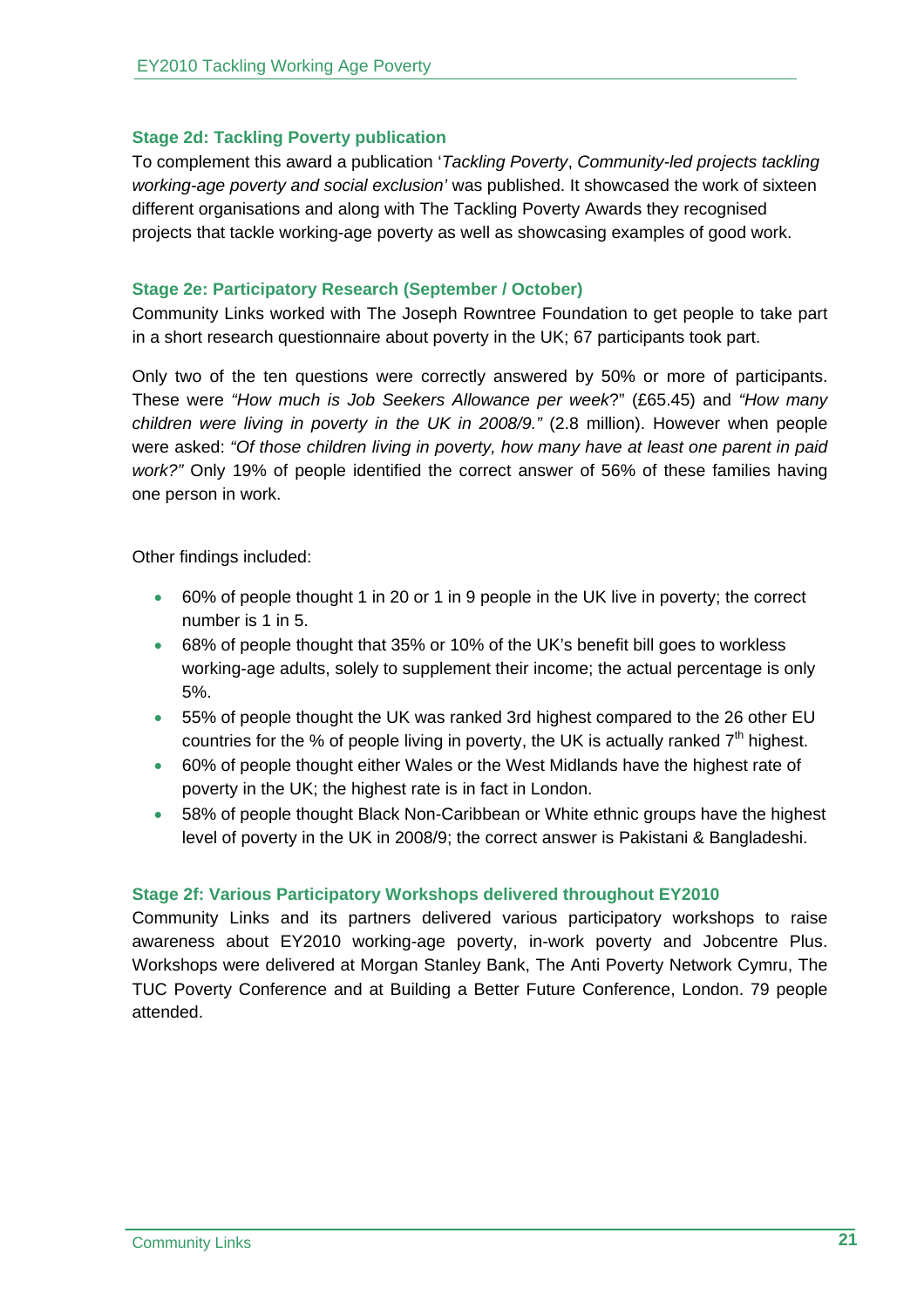# **Our Partners**

# **1. National Partner**

**Church Action on Poverty** (CAP), as national partners both organisations worked closely throughout 2010 including monthly meetings to plan and review project delivery. Examples of partnership delivery included: the development of materials used for the Listening Events, delivery of the Listening Events, the delivery of training around Sustainable Communities, the Dialogue Meetings, the Best Practice Awards (The Tackling Poverty Awards) and the planning of the Policy Meetings. Both organisations also worked together in developing a joint communications strategy for EY2010 that featured on both organisations websites.

#### **2. Devolved Partners**

**Oxfam Cymru**: Partner for delivery of activities in Wales. This included eleven different Listening Events across Wales, the delivery of a Dialogue Meeting in Cardiff, supporting Welsh organisations to enter The Tackling Poverty Awards.

**Northern Ireland Anti Poverty Network** (NIAPN): Partner for delivery of activities in Northern Ireland, this included the delivery of three Listening Events and a Dialogue Meeting in Belfast.

**The Poverty Alliance** (Scotland): Partner for delivery of activities in Scotland, this included two listening events, research through one to one case studies and a Dialogue Meeting held in Glasgow.

# **3. Listening Event Partners**

A total of 36 community organisations were involved in delivering the listening events. These organisations represented a good geographical spread across the UK. They are: \*\*\*

# **4. Other Partners**

**Anti-Poverty Network Cymru**: The project delivered a workshop around working-age poverty at their AGM, Rhyl in North Wales.

**Church Urban Fund**: Supported the strategic development of the year.

**London Voluntary Sector Training Consortium** (LVSTC): We worked with LVSTC to develop and deliver activities at 'The Spark in the Park' event, October  $2^{nd}$ .

**Joseph Rowntree Foundation**: Worked with JRF to undertake participatory research into people's knowledge around poverty in the UK and Europe.

**Trade Union Congress** (TUC): Delivered a workshop around In-Work Poverty at their Poverty Conference, London, October 18<sup>th</sup>.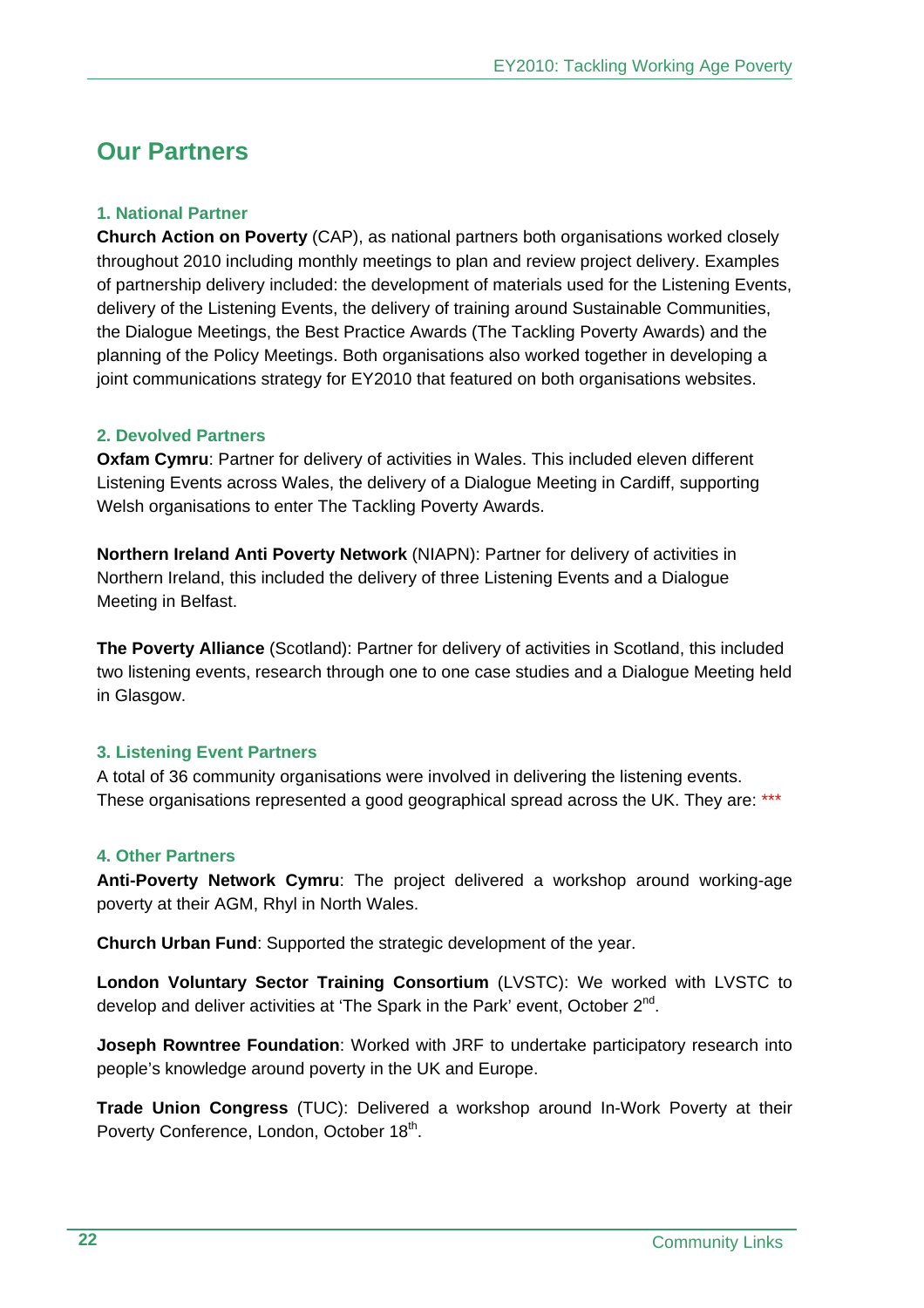# **Next steps**

Many of the issues that have been identified and discussed first at the UK-wide listening events and then at the dialogue meetings will be taken forward by different organisations that have been involved in this programme. Please contact them directly to find out more.

**Community Links** will campaign for changes to the way that Jobcentre Pus delivers its services. This campaign will run throughout 2011 and it will lobby for some of the specific changes that were identified by participants at the listening events, dialogue and policy meetings.

Maeve McGoldrick 020 7473 9644

Campaign Co-ordinator maeve.mcgoldrick@community-links.org Community Links www.community-links.org

**Church Action on Poverty**, with partners, is developing a Poverty Media Unit. The Unit will establish a network of people with direct experience of poverty who are willing and able to speak in the media on the basis of their own experiences. This will be achieved through developing partnerships with local and national organisations who work with people in poverty in participatory ways, and who will provide the direct link with and support for grassroots participants.

Niall Cooper 0161 236 9321

National Co-ordinator https://www.miallc@church-poverty.org.uk Church Action on Poverty www.church-poverty.org.uk

Issues that were identified by participants at the Welsh listening events and dialogue meetings are being lobbied for by **Oxfam Cymru** with the Welsh Assembly. In 2011, Oxfam Cymru will be working with Jobcentre Plus and Welsh Voluntary and Community Sector organisations to provide training for Jobcentre Plus staff around issues such as poverty awareness, awareness of local support delivered by local Voluntary and Community Sector organisations and better customer care. These were identified at the Welsh EY2010 listening events.

Frances Thyer 0300 200 1269

Wales Co-ordinator FThyer@oxfam.org.uk Oxfam Cymru www.oxfam.org.uk/applications/blogs/cymru

**For more details about Community Links and the EY2010 'Tackling Working-Age Poverty' programme please contact** 

Aaron Barbour 020 7473 9666 (direct) Head of linksUK aaron.barbour@community-links.org Community Links www.community-links.org